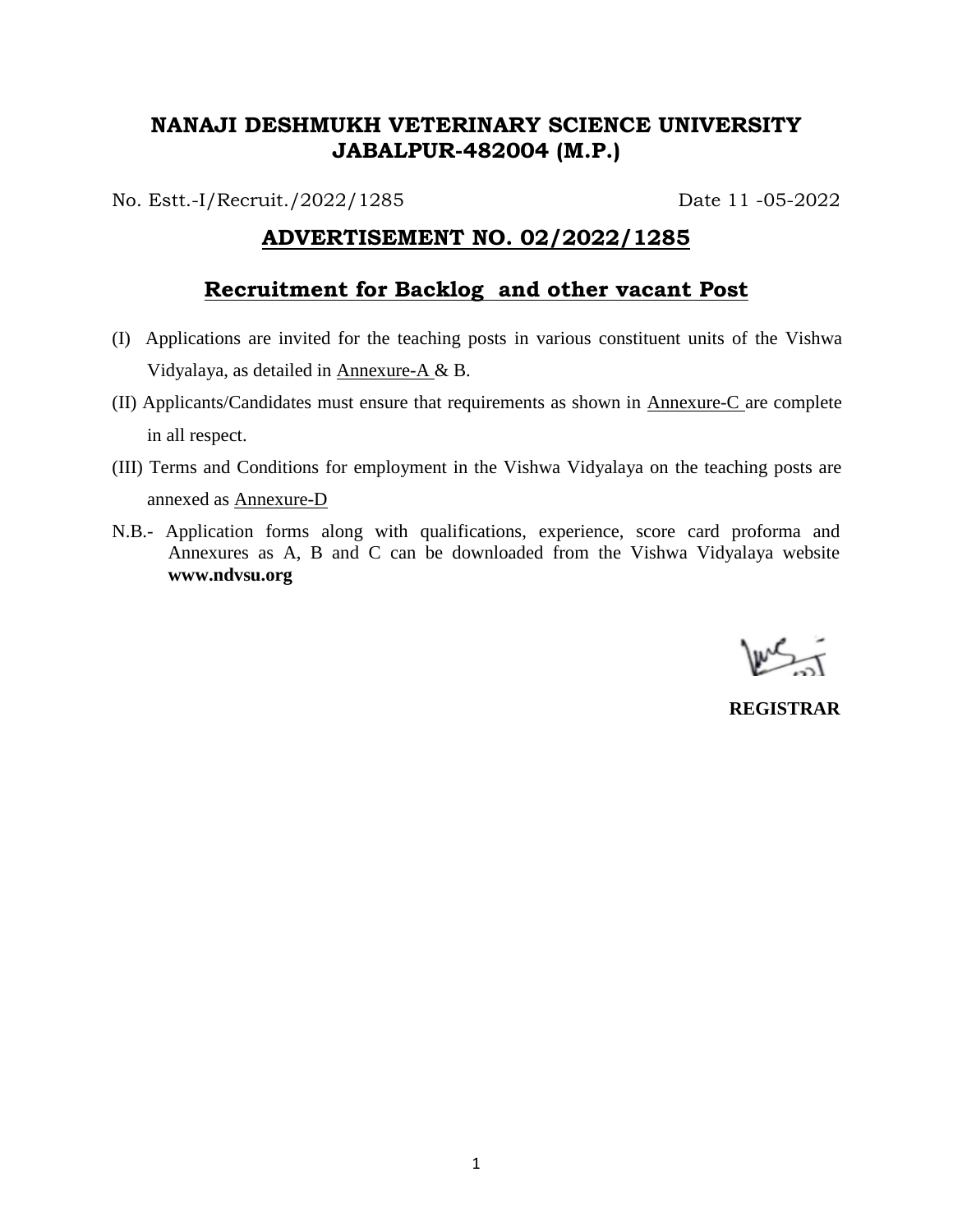### **ANNEXURE-A**

## **Details of Vacant Backlog Post**

| S.<br>No. | <b>Discipline</b>                                      |                          | <b>Professor / Principal</b><br><b>Scientist and Equivalent</b> |                          | <b>Associate Professor /</b><br><b>Senior Scientist</b> |                          |                          | <b>Assistant Professor / Scientist</b> |                |                          |
|-----------|--------------------------------------------------------|--------------------------|-----------------------------------------------------------------|--------------------------|---------------------------------------------------------|--------------------------|--------------------------|----------------------------------------|----------------|--------------------------|
|           |                                                        | <b>ST</b>                | <b>SC</b>                                                       | <b>OBC</b>               | <b>ST</b>                                               | <b>SC</b>                | <b>OBC</b>               | <b>ST</b>                              | <b>SC</b>      | <b>OBC</b>               |
| 1.        | Animal Genetics and Breeding                           | $\mathbf{1}$             | $\mathbf{1}$                                                    | $\overline{a}$           | $\mathbf{1}$                                            | $\mathbf{1}$             | $\blacksquare$           | $\mathbf{1}$                           | $\overline{a}$ | $\sim$                   |
| 2.        | <b>Animal Nutrition</b>                                | $\overline{\phantom{a}}$ | $\blacksquare$                                                  | $\overline{\phantom{a}}$ | $\mathbf{1}$                                            | $\mathbf{1}$             | $\overline{\phantom{a}}$ | $\mathbf{1}$                           | $\blacksquare$ | $\overline{\phantom{a}}$ |
| 3.        | <b>Livestock Production Management</b>                 | $\mathbf{1}$             | $\blacksquare$                                                  | $\mathbf{1}$             | $\mathbf{1}$                                            | $\mathbf{1}$             | $\overline{\phantom{a}}$ | $\blacksquare$                         | 1              | $\blacksquare$           |
| 4.        | <b>Livestock Products Technology</b>                   | $\sim$                   | $\overline{\phantom{0}}$                                        |                          | $\mathbf{1}$                                            |                          | $\mathbf{1}$             | $\overline{2}$                         | $\blacksquare$ | $\overline{a}$           |
| 5.        | Veterinary Anatomy                                     | $\mathbf{1}$             |                                                                 | $\mathbf{1}$             | $\mathbf{1}$                                            | $\mathbf{1}$             | $\blacksquare$           | $\mathbf 1$                            | $\overline{a}$ |                          |
| 6.        | Veterinary and Animal Husbandry Extension<br>Education | $\blacksquare$           | $\overline{\phantom{m}}$                                        | $\overline{\phantom{a}}$ | $\overline{\phantom{0}}$                                | $\overline{\phantom{0}}$ | 1                        |                                        | 1              |                          |
| 7.        | Veterinary Biochemistry                                |                          | $\overline{\phantom{a}}$                                        | $\overline{\phantom{a}}$ | $\mathbf{1}$                                            | $\overline{a}$           | $\overline{\phantom{a}}$ | $\mathbf 1$                            | $\blacksquare$ | $\blacksquare$           |
| 8.        | Veterinary Gynaecology and Obstetrics                  | $\overline{\phantom{0}}$ |                                                                 |                          | $\mathbf{1}$                                            | $\mathbf{1}$             |                          | $\mathbf{1}$                           | 1              |                          |
| 9.        | Veterinary Medicine                                    | $\mathbf{1}$             | $\mathbf{1}$                                                    | $\blacksquare$           | $\mathbf{1}$                                            | $\mathbf{1}$             |                          | $\mathbf{1}$                           | $\blacksquare$ | $\overline{a}$           |
| 10.       | Veterinary Microbiology                                | $\mathbf{1}$             | $\blacksquare$                                                  | $\blacksquare$           | $\mathbf{1}$                                            | $\mathbf{1}$             | $\overline{\phantom{a}}$ | $\overline{a}$                         | $\blacksquare$ | $\overline{\phantom{a}}$ |
| 11.       | Veterinary Parasitology                                | $\mathbf{1}$             |                                                                 | $\blacksquare$           | $\mathbf{1}$                                            | $\overline{a}$           | $\overline{\phantom{a}}$ |                                        | $\blacksquare$ |                          |
| 12.       | Veterinary Pathology                                   | $\overline{a}$           |                                                                 | $\equiv$                 | $\overline{a}$                                          | $\mathbf{1}$             | $\blacksquare$           | $\overline{2}$                         |                |                          |
| 13.       | Veterinary Pharmacology and Toxicology                 | $\mathbf 1$              | $\mathbf{1}$                                                    | $\overline{\phantom{a}}$ | $\overline{\phantom{0}}$                                | $\blacksquare$           | $\overline{\phantom{a}}$ | $\mathbf{1}$                           | 1              |                          |
| 14.       | Veterinary Physiology                                  | $\overline{\phantom{a}}$ |                                                                 | $\overline{a}$           | $\mathbf{1}$                                            | $\mathbf{1}$             | $\overline{\phantom{a}}$ |                                        | $\blacksquare$ |                          |
| 15.       | Veterinary Public Health and Epidemiology              | $\overline{\phantom{a}}$ | $\blacksquare$                                                  | $\overline{\phantom{a}}$ | $\mathbf{1}$                                            | $\overline{\phantom{a}}$ |                          | $\mathbf{1}$                           | 1              |                          |
| 16.       | Veterinary Surgery and Radiology                       | $\mathbf{1}$             | $\overline{\phantom{0}}$                                        | $\blacksquare$           | $\blacksquare$                                          | $\overline{\phantom{0}}$ | $\blacksquare$           | $\mathbf{1}$                           | $\blacksquare$ | $\sim$                   |
| 17.       | Animal Biotechnology                                   | $\overline{a}$           |                                                                 | $\overline{a}$           | $\overline{a}$                                          |                          | $\overline{a}$           | $\mathbf 1$                            | $\mathbf{1}$   |                          |
| 18.       | Wild Life Forensic Health & Management                 | $\overline{a}$           | $\overline{\phantom{0}}$                                        | $\overline{a}$           | $\overline{a}$                                          | $\overline{\phantom{a}}$ | $\overline{a}$           | $\overline{\phantom{0}}$               | 1              |                          |
|           | <b>Sub Total</b>                                       | 09                       | 03                                                              | 02                       | 12                                                      | 09                       | 03                       | 14                                     | 07             | $\blacksquare$           |
|           | $Total = 59$                                           |                          | 14                                                              |                          |                                                         | 24                       |                          |                                        | 21             |                          |

**Abbreviations:** UR = Unreserved; ST = Scheduled Tribe; SC = Scheduled Caste; OBC = Other Backward Classes;

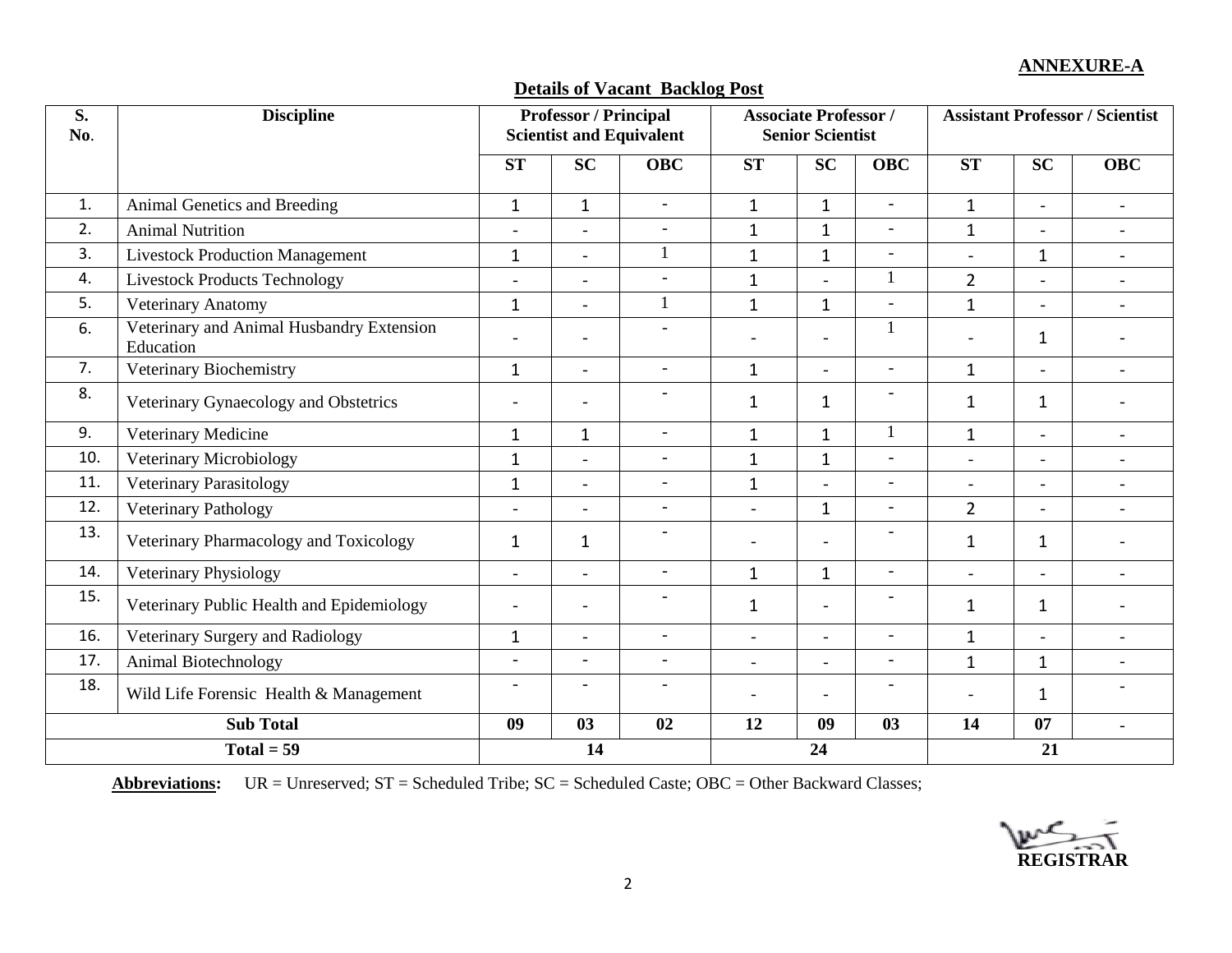| S.<br>No.                  | <b>Discipline</b>                                             |                          | Professor /<br><b>Principal Scientist and</b><br>Equivalent |                          | <b>Associate Professor /</b><br><b>Senior Scientist and</b><br>Equivalent |                          |                          | <b>Assistant Professor</b> /<br><b>Scientist and Equivalent</b> |                          |                          |                          |                          |            |
|----------------------------|---------------------------------------------------------------|--------------------------|-------------------------------------------------------------|--------------------------|---------------------------------------------------------------------------|--------------------------|--------------------------|-----------------------------------------------------------------|--------------------------|--------------------------|--------------------------|--------------------------|------------|
|                            |                                                               | <b>UR</b>                | <b>ST</b>                                                   | <b>SC</b>                | <b>OBC</b>                                                                | <b>UR</b>                | <b>ST</b>                | <b>SC</b>                                                       | <b>OBC</b>               | <b>UR</b>                | <b>ST</b>                | <b>SC</b>                | <b>OBC</b> |
| 1.                         | Veterinary Anatomy                                            |                          | $\overline{\phantom{a}}$                                    | $\overline{\phantom{a}}$ | $\overline{\phantom{a}}$                                                  |                          |                          | $\overline{\phantom{a}}$                                        |                          | $\overline{\phantom{0}}$ | $\overline{\phantom{0}}$ |                          |            |
| 2.                         | Veterinary Physiology                                         |                          |                                                             | $\qquad \qquad -$        |                                                                           |                          | -                        | $\overline{\phantom{a}}$                                        |                          | $\overline{\phantom{0}}$ | $\overline{\phantom{0}}$ | $\overline{\phantom{0}}$ |            |
| 3.                         | Veterinary Pharmacology and<br>Toxicology                     |                          |                                                             |                          |                                                                           |                          |                          | ٠                                                               |                          |                          |                          |                          |            |
| 4.                         | Veterinary Public Health and<br>Epidemiology                  |                          |                                                             | ۰                        |                                                                           |                          |                          |                                                                 |                          |                          |                          |                          |            |
| 5.                         | Veterinary and Animal Husbandry<br><b>Extension Education</b> |                          |                                                             | ۰                        |                                                                           |                          |                          | $\overline{\phantom{0}}$                                        |                          |                          | $\overline{\phantom{0}}$ |                          |            |
| 6.                         | Veterinary Surgery and Radiology                              |                          | $\overline{\phantom{0}}$                                    | $\qquad \qquad -$        | $\overline{\phantom{0}}$                                                  | $\overline{\phantom{0}}$ | -                        | $\overline{\phantom{a}}$                                        | $\overline{\phantom{0}}$ | $\overline{\phantom{0}}$ | $\overline{\phantom{0}}$ | $\sim$                   |            |
| 7.                         | Veterinary Medicine                                           | $\overline{\phantom{a}}$ | $\overline{\phantom{a}}$                                    | $\overline{\phantom{a}}$ | $\overline{\phantom{0}}$                                                  | $\overline{\phantom{0}}$ | $\overline{\phantom{0}}$ | $\overline{\phantom{a}}$                                        | $\overline{\phantom{0}}$ |                          | -                        | $\overline{\phantom{a}}$ |            |
| Animal Biotechnology<br>8. |                                                               | $\overline{\phantom{0}}$ | $\overline{\phantom{a}}$                                    | $\overline{\phantom{0}}$ | $\overline{\phantom{0}}$                                                  |                          | -                        | $\overline{\phantom{a}}$                                        |                          | $\overline{\phantom{a}}$ | $\overline{\phantom{0}}$ | $\overline{\phantom{0}}$ |            |
|                            | <b>Sub Total</b>                                              | 01                       | $\bf{00}$                                                   | 00                       | $\overline{\phantom{0}}$                                                  | 02                       | 00                       | 00                                                              | $\bf{00}$                | 02                       | 00                       | 00                       | 02         |
|                            | $Total = 07$                                                  |                          | 01                                                          |                          |                                                                           |                          | 02                       |                                                                 |                          |                          | 04                       |                          |            |

## **Details of Vacancies**

**Abbreviations:** UR = Unreserved; ST = Scheduled Tribe; SC = Scheduled Caste; OBC = Other Backward Classes;



**REGISTRAR**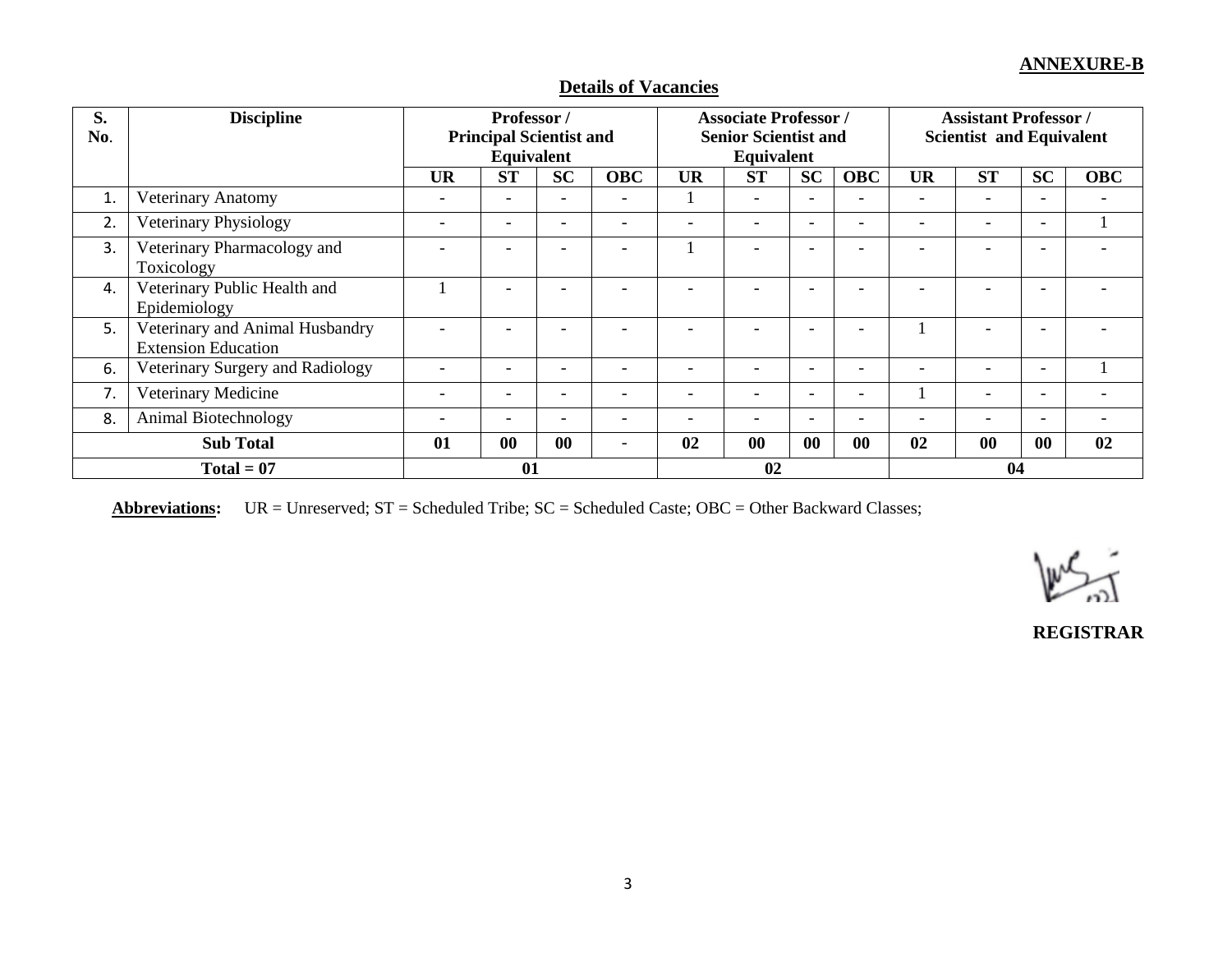### **ANNEXURE**-**C**

**1. Application Fee:** Rs. 2000 (Rs. 1000 for ST/SC). The prescribed application fee should be paid in the form of Bank Draft in favour of "Registrar, Nanaji Deshmukh Veterinary Science University" payable at Jabalpur. The application fee is not refundable.

2. **Submission of Application:** Application form along with qualifications, experience, score card proforma, terms and conditions can be downloaded from the Vishwa Vidyalaya website **www.ndvsu.org**. The duly filled application form along with necessary enclosures and prescribed fee shall reach to the **Registrar, Nanaji Deshmukh Veterinary Science University, Administrative Building, Adhartal, Jabalpur, M.P.- 482004 on or before 01.06.2022 up to 5.00 p.m.** The envelope containing application form should be super scribed with the name of post applied for specifying the discipline.

3. The applications received after due date, or incomplete applications, or applications changed in the original format of the university shall be summarily rejected and the application fees of such applications will not be refunded.

4. The unreserved posts are open to all Indian Nationals. However, the reservation shall be provided to M.P. domicile candidates as per the M.P. Government rules.

**REGISTRAR**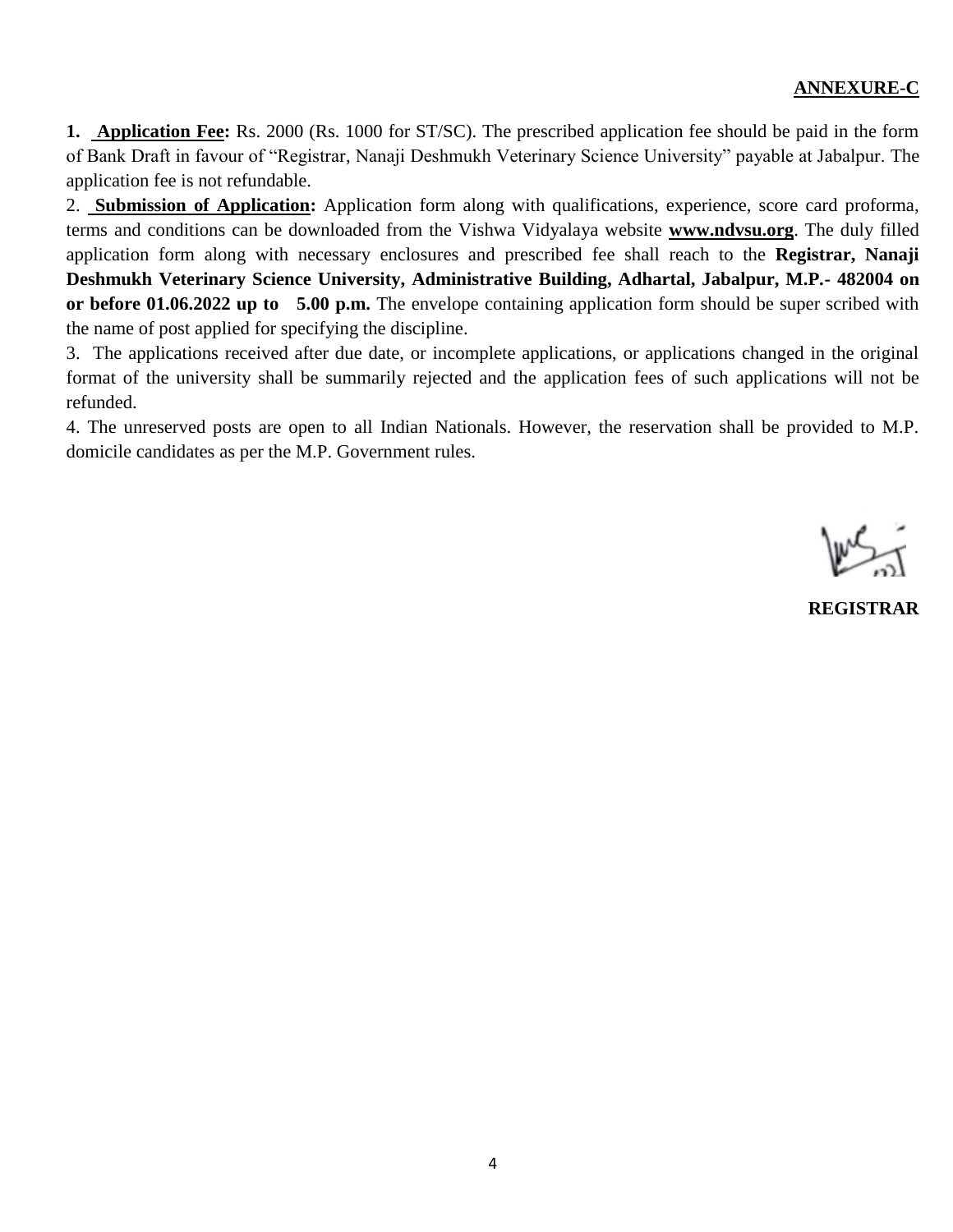### **ANNEXURE-D**

#### **TERMS AND CONDITIONS FOR APPLICANTS SEEKING EMPLOYMENT IN THE NDVSU, JABALPUR (M.P.)**

- 1. Applicants must possess the essential qualifications, experience and other requirements for the respective post on the last date for receipt of application.
- **2. Applicants for the post of Assistant Professor and equivalent must not have exceeded the age of 38 years on 1 st January, 2023 provided that the upper age limit may be relaxed by the screening and selection committee, if the applicant is otherwise suitably experienced.**
- 3. The upper age limit shall be relaxable upto a maximum of 5 years in the case of candidate belongs to Scheduled Castes, Schedule Tribes and Other Backward Classes.
- 4. Any attempt on the part of a candidate to obtain support for his candidature by any means may be held by the Appointing Authority to disqualify him/her from appearing in the examination, interview or selection.
- 5. A candidate shall not be eligible for any service or post, who has married before attaining the age prescribed for marriage.
- 6. A candidate shall not be eligible for any service or post, who has more than two living children one of whom is born on or after the  $26<sup>th</sup>$  of January, 2001:

 Provided that no candidate shall be disqualified for appointment to service or post, who has already one living child and next delivery takes place or after  $26<sup>th</sup>$  day of January, 2001, in which two or more than two Children are born.

- 7. For appointment on the post of Assistant Professor and posts equivalent registration with the State Veterinary Council/Veterinary Council of India (VCI) is essential.
- 8. Benefit of reservation will be available as per the provisions contained in the Madhya Pradesh Lok Seva (Anusuchit Jatiyon, Anusuchit Jan Jatiyon aur Anya Pichhade Vergon ke liye Arakshan) Adhiniyam, 1994 and amended by the M.P. Government from time to time, only to bonafide resident of M.P. belonging to ST/SC/OBC category. The candidature of applicants of ST/SC/OBC category who claim the benefit of reservation shall be considered against their reserved posts. Such applicants must attach a caste certificate from competent authority, failing which their application will be considered under unreserved category.
- 9. The age relaxation to women candidate will be provided as per Govt. of M.P. rules and amendments made from time to time.
- 10. **Application not accompanied with application fee, copies of Certificates/Degrees/Mark sheets/Transcripts in support of academic qualifications and other required documents shall be rejected.** The application fee whatsoever paid shall not be refunded in any case.
- 11. The candidates applying for more than one post must send separate application for each post along with fee applicable.
- **12. Applications, complete in all respect, must reach to the Registrar, Administrative Building, Nanaji Deshmukh Veterinary Science University, Adhartal- 482004, Jabalpur (M.P.) on or before the 01.06.2022 (up to 5.00 p.m.).**
- **13. Summary sheet, as per the format supplied along with application form, shall be prepared carefully by the candidate and must be submitted in "Six Copies". Summary sheets should be kept separately and should not be attached with application form.**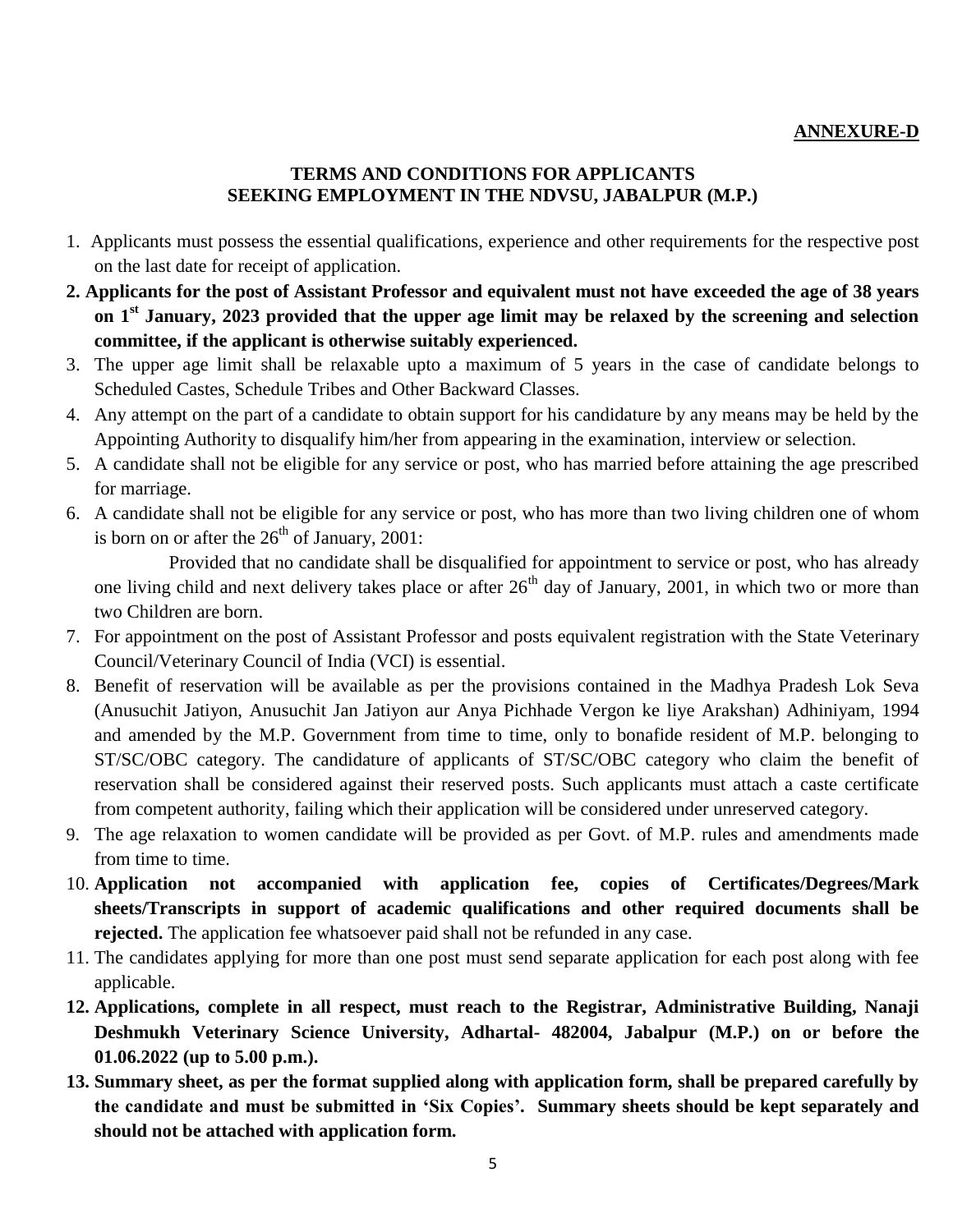- **14. Applicants must download the "Score Card" attached with application form, and only filled "Self Assessed Score Card" must be enclosed on the basis of document submitted along with the application form. The documents must be serially annexed.**
- **15. The applicants must enclose the list of only published/accepted scientific publications, (Attach first page of publications).**
- 16. Persons already in service must apply through proper channel. However, to avoid delay, an advance copy of application duly filled in may be submitted so as to reach the Registrar, NDVSU, Jabalpur (M.P.) on or before the scheduled date fixed for the purpose. Please write on top of the application form, "ADVANCE COPY''. Such applicants must produce **'No objection certificate'** from the present employer at the time of interview.
- 17. University will not be responsible for any postal delay/loss of application, etc. during transit.
- 18. The Candidate shall have to appear for interview, if called for, at his/her own cost.
- 19. The University reserves the right to increase/decrease or not to fill any of the posts and/or not to call any of the applicants for interview. No appeal will be accepted/ entertained in this regard and the decision of University shall be final.
- 20. Appointment on the post shall be temporary and on probation and its further continuation shall be subject to approval as prescribed in the Vishwa Vidyalaya Rules.
- 21. The selected candidate shall be governed by the University rules and conditions of service as provided in the Vishwa Vidyalaya Statutes and regulations for appointment etc. At present, the scale of pay prevalent for the advertised posts are as under:-

#### **Pay Scale:**

| S. No. | <b>Name of the Post</b>          | <b>Pay Scale</b><br>(Rs. as per $6th$ Pay Commission) |
|--------|----------------------------------|-------------------------------------------------------|
|        | Professor                        | $37400 - 67000 + AGP$ 10000                           |
|        | <b>Associate Professor</b>       | $37400 - 67000 + AGP9000$                             |
|        | Assistant Professor <sup>*</sup> | $15600-39100 + AGP 6000$                              |

\* Higher grade pay in the same cadre may be considered for outstanding candidates.

- 22. The Vice-Chancellor on the recommendations of the Selection Committee may sanction a higher initial salary not exceeding seven advance increments over the initial pay in the scale of post to which appointment is to be made.
- 23. University has the right to post any selected candidate at any constituent unit of the University.
- 24. Canvassing in any kind and/or bringing any influence, directly or indirectly, shall disqualify the candidature.
- 25. Knowledge of Hindi language (Hindi speaking, reading and writing) is essential.
- 26. The legal jurisdiction of any legal matter/dispute shall be the M.P. High Court, Jabalpur.
- **27. The envelope containing application form should be super scribed with the name of post applied for specifying the discipline.**

**REGISTRAR**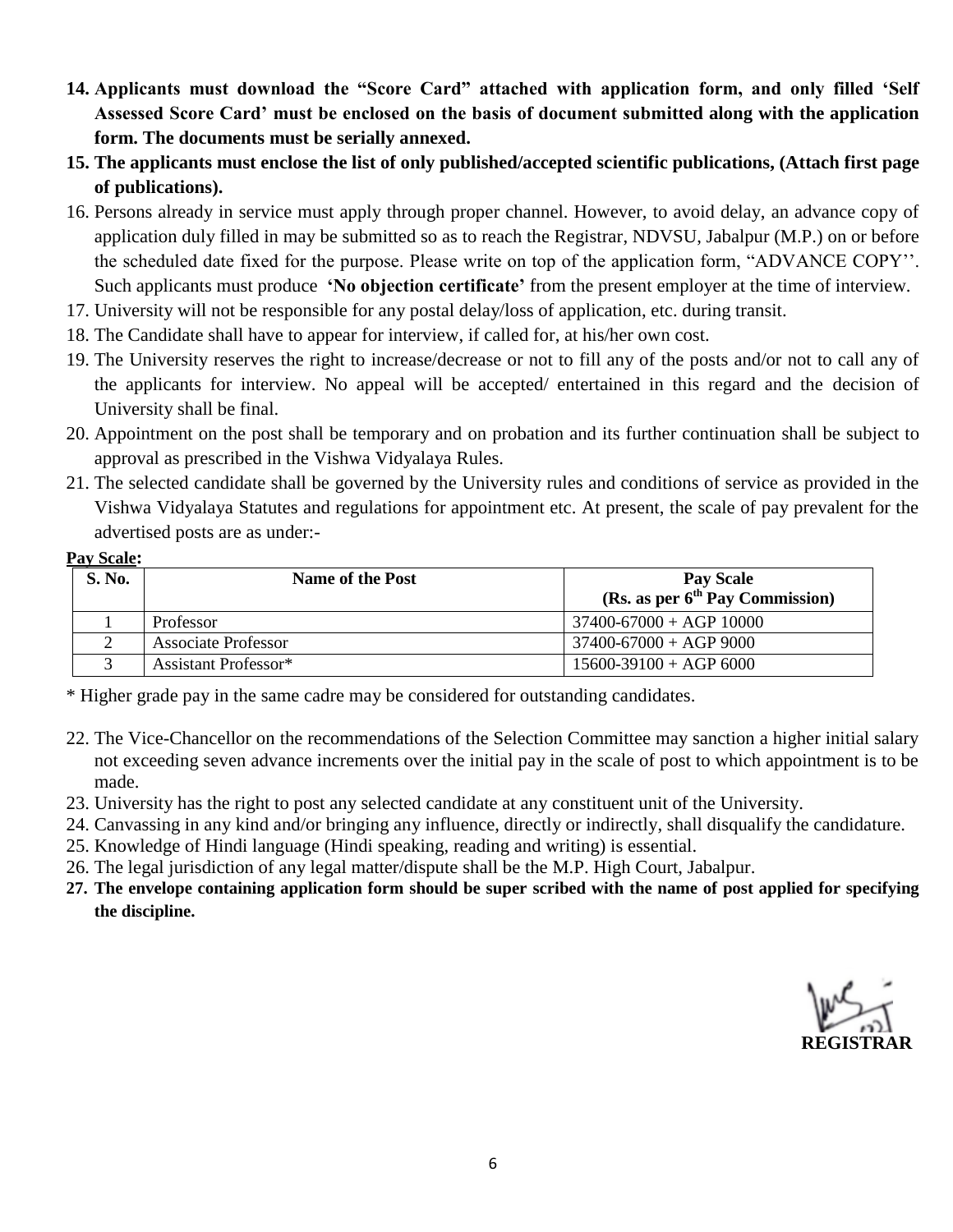## **NANAJI DESHMUKH VETERINARY SCIENCE UNIVERSITY, JABALPUR (M.P.)** *APPLICATION FORM FOR THE POST OF ASSISTANT PROFESSOR*

|                   | Details of application fee |  |  |  |  |  |
|-------------------|----------------------------|--|--|--|--|--|
| Bank Draft No.    |                            |  |  |  |  |  |
| Name of bank $\&$ |                            |  |  |  |  |  |
| branch            |                            |  |  |  |  |  |
| Amount            |                            |  |  |  |  |  |
| Date              |                            |  |  |  |  |  |

Affix self attested recent colour passport size photograph

## **For Official Use Only**

| Date of Receipt of the<br><b>Application with Stamp</b> | <b>Signature of Dealing Assistant</b> | Remarks, if any |
|---------------------------------------------------------|---------------------------------------|-----------------|
|                                                         |                                       |                 |

## **APPLICATION FORM**

*(Use extra pages wherever necessary)*

|                   | <b>Advertisement No.</b> |                                                                       | $: \ldots \ldots \ldots \ldots \ldots \ldots \ldots \ldots \ldots \text{Item No.} \ldots \ldots \ldots \ldots \ldots \ldots$ |  |
|-------------------|--------------------------|-----------------------------------------------------------------------|------------------------------------------------------------------------------------------------------------------------------|--|
|                   | Name of the post         |                                                                       |                                                                                                                              |  |
| <b>Discipline</b> |                          |                                                                       |                                                                                                                              |  |
|                   |                          |                                                                       |                                                                                                                              |  |
| 1. Name in full   |                          |                                                                       |                                                                                                                              |  |
|                   | (in block letters)       |                                                                       |                                                                                                                              |  |
| 2. Address        |                          |                                                                       |                                                                                                                              |  |
|                   |                          |                                                                       |                                                                                                                              |  |
| $(iv)$ E-mail     |                          |                                                                       |                                                                                                                              |  |
|                   |                          | (according to Matriculation-High School/Higher Secondary Certificate) |                                                                                                                              |  |
| 4. Nationality    |                          |                                                                       |                                                                                                                              |  |
|                   |                          |                                                                       |                                                                                                                              |  |
|                   |                          |                                                                       |                                                                                                                              |  |
|                   |                          |                                                                       | (in support, please enclose a Certificate issued by Competent Authority of M.P.)                                             |  |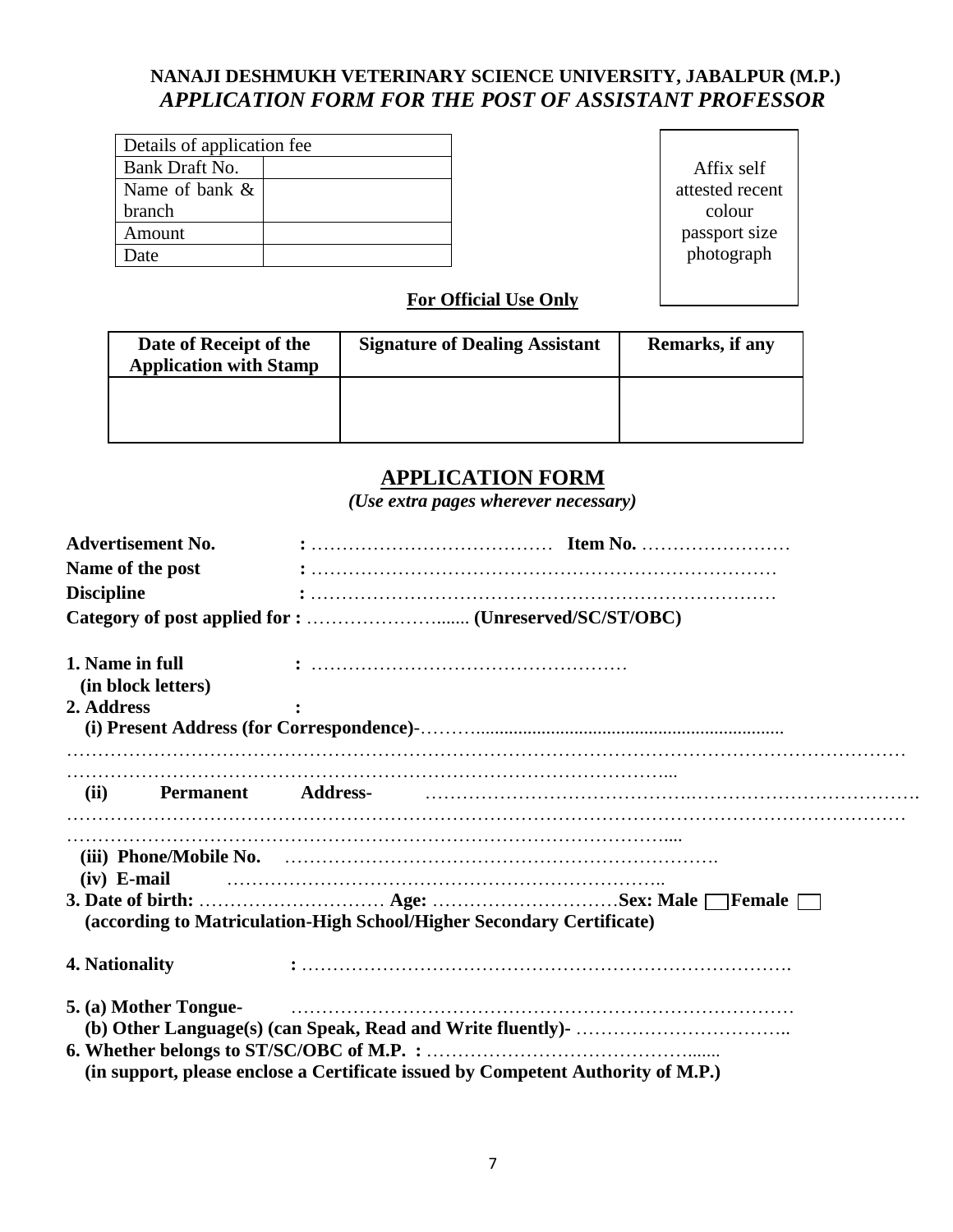| <b>Examination</b>                                   | Name of the<br>Degree/  | Name of the<br>University         | Percentage<br>of Marks/ | <b>Division</b> | Year<br>of | Subject(s)<br>(Major) | Distinction,<br>if any | Enclosure/<br>Page No. |
|------------------------------------------------------|-------------------------|-----------------------------------|-------------------------|-----------------|------------|-----------------------|------------------------|------------------------|
|                                                      | Diploma/<br>Certificate | or other<br><b>Examining Body</b> | OCGA/<br><b>OGPA</b>    |                 | Passing    |                       |                        |                        |
| (i) Higher<br>Secondary<br>$(10+2)$ or<br>equivalent |                         |                                   |                         |                 |            |                       |                        |                        |
| (ii) Bachelor's<br>Degree                            |                         |                                   |                         |                 |            |                       |                        |                        |
| (iii) Master's<br>Degree                             |                         |                                   |                         |                 |            |                       |                        |                        |
| (iv) Doctorate<br>Degree (with<br>course work)       |                         |                                   |                         |                 |            |                       |                        |                        |
| $(v)$ NET<br>Examination                             |                         |                                   |                         |                 |            |                       |                        |                        |

# **7. Examinations Passed (Please enclose a copy of each Degree/Diploma/Certificate and Marksheet):**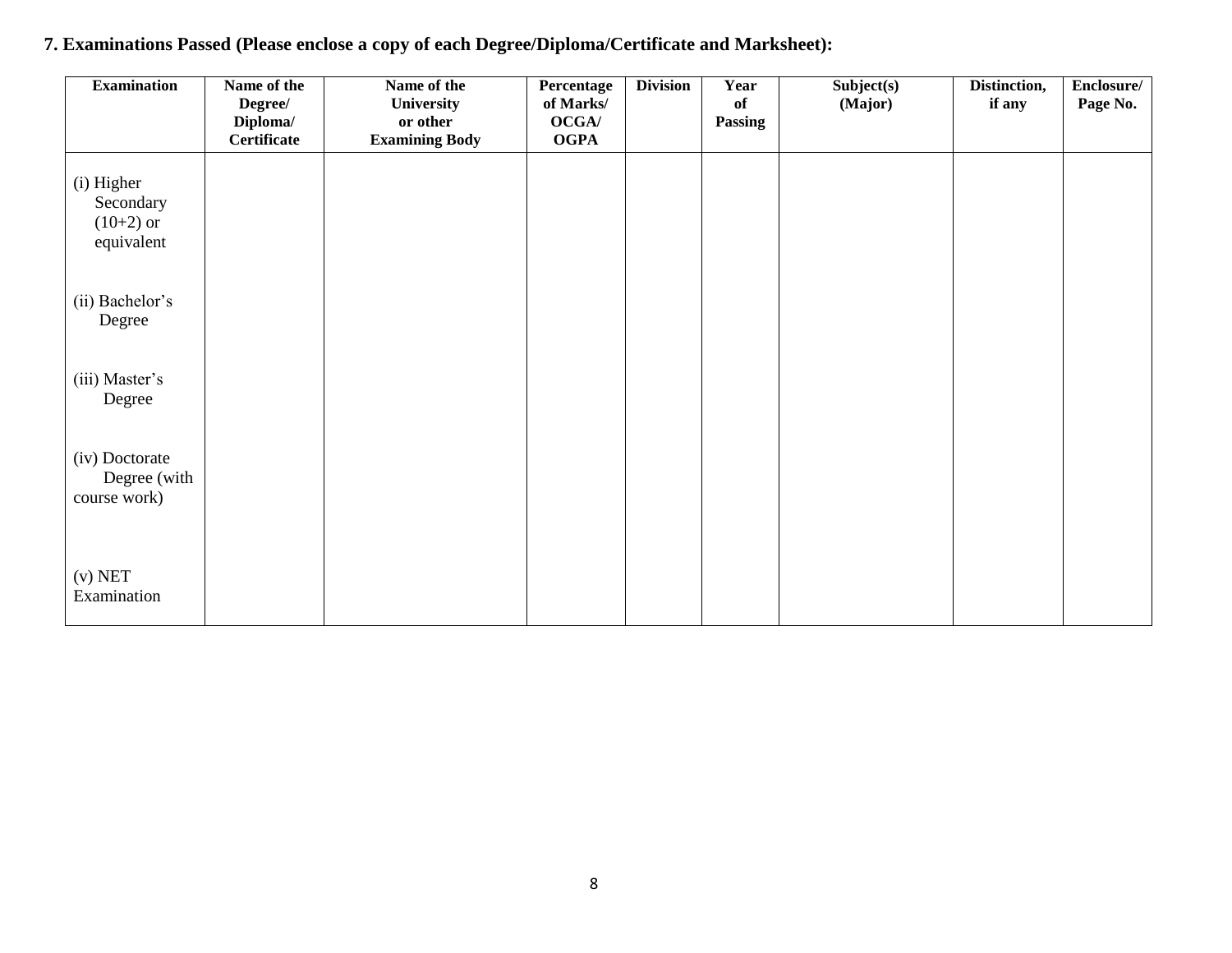## **8. Jawaharlal Nehru Award of ICAR**

| Sr.<br>No. | <b>Name of Award/Honour</b> | <b>Conferred by</b><br>(Name of<br>Organization) | <b>Year of Award</b> | <b>Enclosure/Page</b><br>No. |
|------------|-----------------------------|--------------------------------------------------|----------------------|------------------------------|
|            |                             |                                                  |                      |                              |

## **9. Post-Doctoral Fellowship / Post-Doctoral Training of 3 months or more**

| Sr. | Name of Post-Doctoral Fellowship / | <b>Name and address</b> | <b>Duration</b> | <b>Enclosure/Page</b> |     |
|-----|------------------------------------|-------------------------|-----------------|-----------------------|-----|
| No. | <b>Post-Doctoral Training</b>      | of Organization         | From            | To                    | No. |
|     |                                    |                         |                 |                       |     |
|     |                                    |                         |                 |                       |     |
|     |                                    |                         |                 |                       |     |

## **10. Scientific Publications:**

## **a) Research Papers and Review Articles-**

| S.<br>No. | Name of the<br><b>Author(s)</b> | <b>Title of the Research</b><br><b>Paper/Review Article</b> | <b>Name of Journal</b><br>with Year,<br><b>Volume &amp; Page</b><br><b>Number</b> | <b>NAAS</b><br>Journal<br>Rating | Number of<br>citations | Enclosure/<br>Page No. |
|-----------|---------------------------------|-------------------------------------------------------------|-----------------------------------------------------------------------------------|----------------------------------|------------------------|------------------------|
|           |                                 |                                                             |                                                                                   |                                  |                        |                        |
|           |                                 |                                                             |                                                                                   |                                  |                        |                        |

### **b) Scientific Books published with ISBN number**

| $\sim$ ,  | <u>U vlvilili v U v lid da vlidi v u svil loti i ilulili v u </u> |                             |                 |                                 |                               |                        |  |  |  |
|-----------|-------------------------------------------------------------------|-----------------------------|-----------------|---------------------------------|-------------------------------|------------------------|--|--|--|
| d.<br>No. | Name of the<br>Author(s)                                          | <b>Title of Publication</b> | <b>ISBN</b> no. | Name of the<br><b>Publisher</b> | Year of<br><b>Publication</b> | Enclosure/<br>Page No. |  |  |  |
|           |                                                                   |                             |                 |                                 |                               |                        |  |  |  |
|           |                                                                   |                             |                 |                                 |                               |                        |  |  |  |

## **c) Manuals/Monographs/Bulletins**

| d.<br>No. | Name of the<br>Author(s) | <b>Title of Publication</b> | ISBN no. | Name of the<br><b>Publisher</b> | <b>Year of</b><br><b>Publication</b> | Enclosure/<br>Page No. |
|-----------|--------------------------|-----------------------------|----------|---------------------------------|--------------------------------------|------------------------|
|           |                          |                             |          |                                 |                                      |                        |
|           |                          |                             |          |                                 |                                      |                        |

## **d) Popular Articles / Extension Publications**

| S.<br>No. | Name of the<br>Author(s) | <b>Title of the Extension/Popular Article</b> | Details of<br><b>Publication</b> | Enclosure/<br>Page No. |
|-----------|--------------------------|-----------------------------------------------|----------------------------------|------------------------|
|           |                          |                                               |                                  |                        |
|           |                          |                                               |                                  |                        |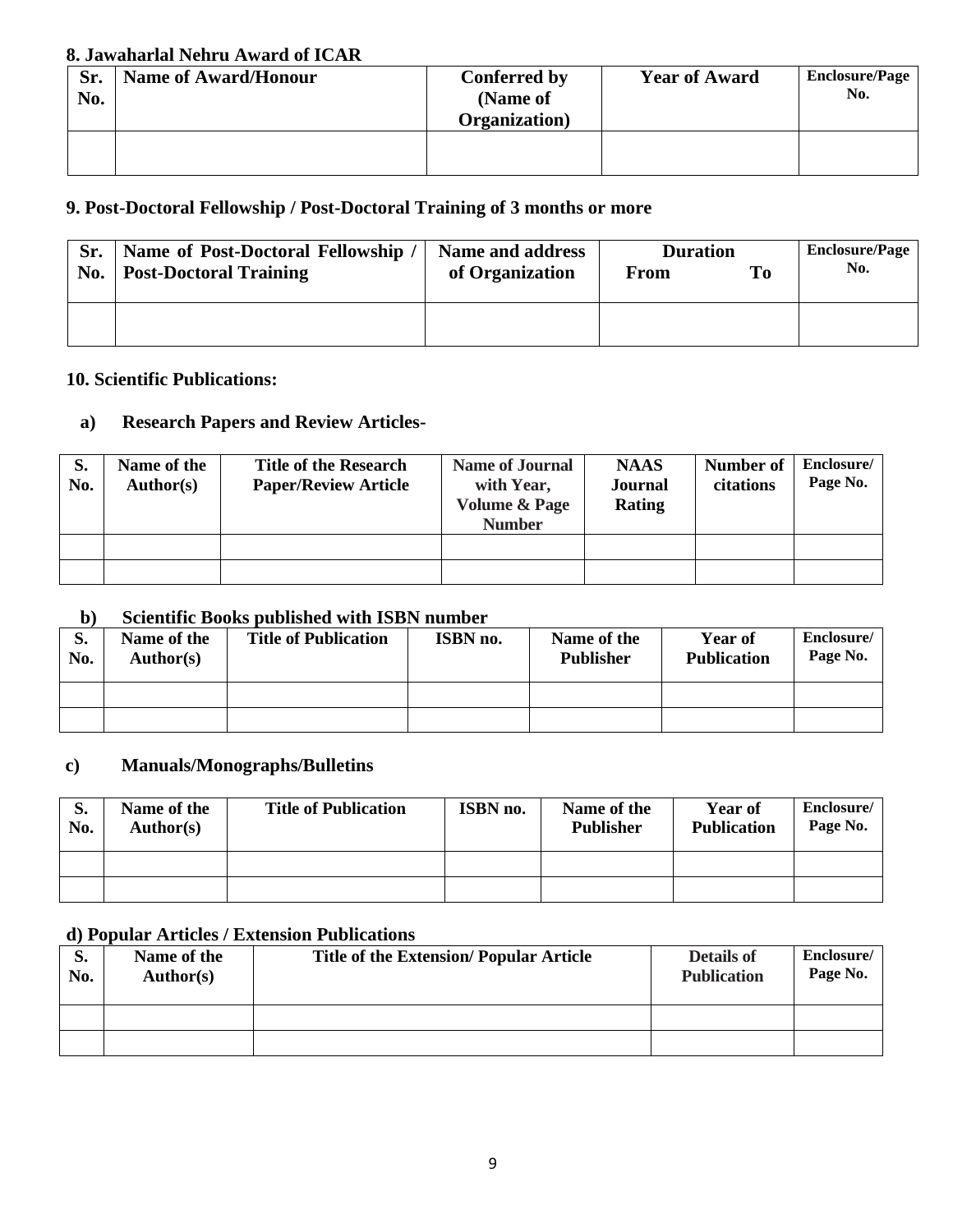### **(e) Patent Granted / Patent Published in Public Domain**

| Year of<br>publication | Name of Patent | Details of Tech./<br>Product<br>patented | Position/Role of the<br>Applicant (PI/Co-PI) | Enclosure/<br>Page No. |
|------------------------|----------------|------------------------------------------|----------------------------------------------|------------------------|
|                        |                |                                          |                                              |                        |

## **11. Participation in Conferences / Symposia/ Seminar / Workshop:**

| S. No. Details of Conference<br>Symposium/Seminar/<br>Workshop | Title of Paper | Authors in Order | Name of<br>presenting<br>author | Enclosure/<br>Page No. |
|----------------------------------------------------------------|----------------|------------------|---------------------------------|------------------------|
|                                                                |                |                  |                                 |                        |

### **12. Participation in Trainings:**

| S. No. Details of Training | Organizing Institution | Duration | Enclosure/<br>Page No. |
|----------------------------|------------------------|----------|------------------------|
|                            |                        |          |                        |

## **13. Employment Record (Starting from the Present Position):**

| <b>Designation</b> | Pay Scale/<br>Pay Band with<br><b>Grade Pay</b> | <b>Name of University/Institute</b> | <b>Period</b><br>$(From - To)$ | <b>Duration</b><br>(Years $\&$<br><b>Months</b> ) | Enclosure/<br>Page No. |
|--------------------|-------------------------------------------------|-------------------------------------|--------------------------------|---------------------------------------------------|------------------------|
|                    |                                                 |                                     |                                |                                                   |                        |
|                    |                                                 |                                     |                                |                                                   |                        |
|                    |                                                 |                                     |                                |                                                   |                        |

#### **14. Awards and Recognition:**

 **(National/ International Award/ Medal/ Fellowship/ Scholarship of Academic /Scientific Institutions / Bodies/ Universities/ Registered Professional Societies etc.)**

| э.  | Name and Year of Award/      | Awarding       | <b>Year of Award</b> | Enclosure/ |
|-----|------------------------------|----------------|----------------------|------------|
| No. | Medal/Fellowship/Scholarship | Institute/body |                      | Page No.   |
|     |                              |                |                      |            |

### **15. Extra-Curricular Activities (Games, Sports, NCC, NSS, Hostel Wardenship, etc.):** ...

………………………………………………………………………………………………….. …………………………………………………………………………………………………..

**16. Membership of Scientific Societies, if any:** …………………………………..

………………………………………………………………………………………………….

### **17. Professional Experience:**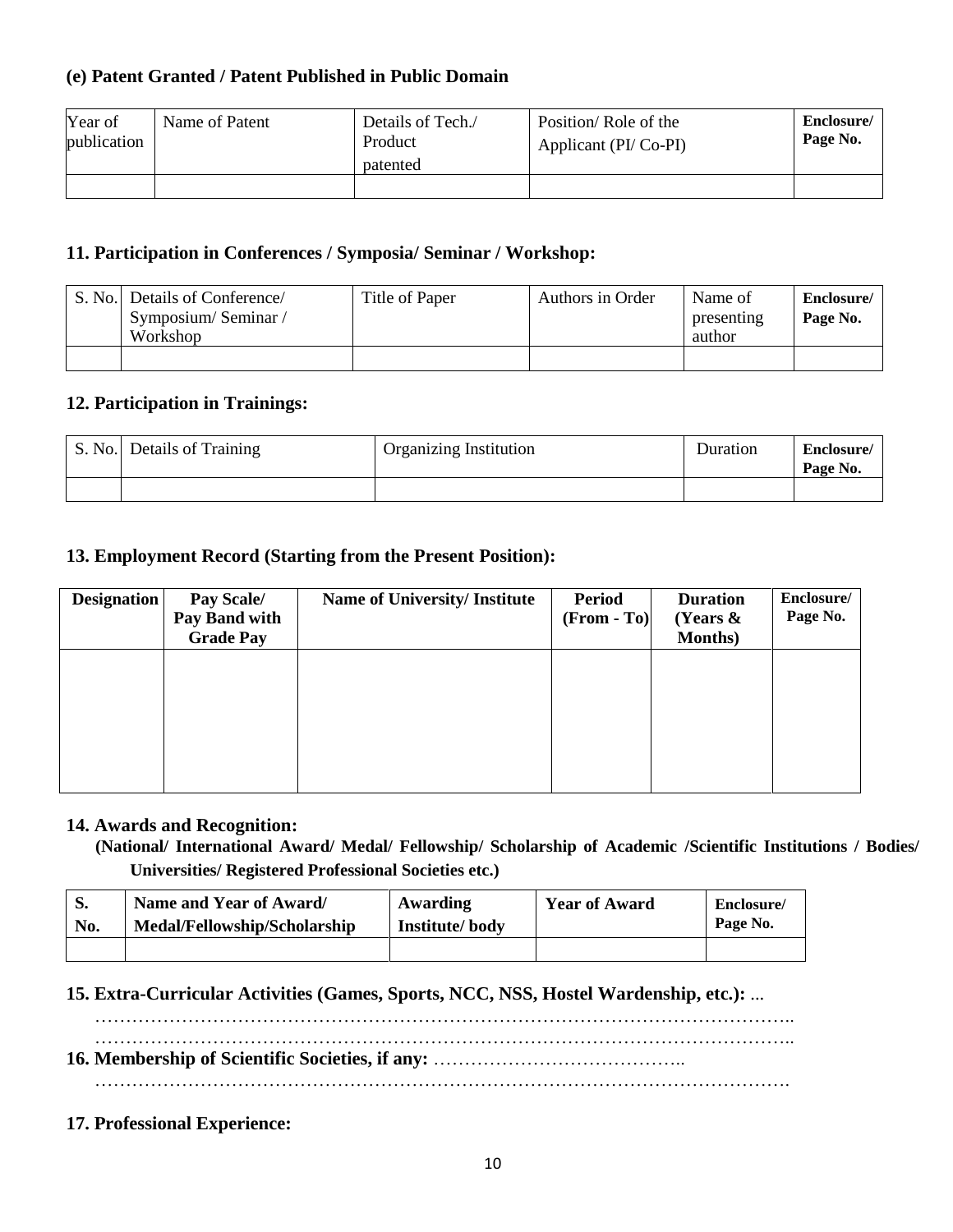### **(i) TEACHING**

1. Courses taught- Individual; Joint

| D.  | Name of the course | <b>No. of Semesters</b> | $\mathbb C$ redit | Individual/ | <b>Enclosure</b> |
|-----|--------------------|-------------------------|-------------------|-------------|------------------|
| No. |                    | <b>Taught</b>           | hours             | Joint       | <b>Page No.</b>  |
|     |                    |                         |                   |             |                  |

#### 2. Major Advisor for PG Students

| S. No. | Name of the student | Title of<br>thesis | Name & Year of degree<br>awarded | Enclosure/<br>Page No. |
|--------|---------------------|--------------------|----------------------------------|------------------------|
|        |                     |                    |                                  |                        |
|        |                     |                    |                                  |                        |

#### 3. Major Advisor for Ph.D. Students

| S. No. | Name of the student | Title of<br>thesis | Name & Year of<br>degree awarded | Enclosure/<br>Page No. |
|--------|---------------------|--------------------|----------------------------------|------------------------|
|        |                     |                    |                                  |                        |
|        |                     |                    |                                  |                        |

#### **(ii) RESEARCH**

## **a. Research projects handled**

| $\mathbf{C}$<br>d.<br>No. | <b>Title of Project(s)</b> | <b>Period</b><br>$(From - To)$ /<br><b>No. of Years</b> | <b>Budget</b> | <b>Funding</b><br>Agency | PI or Co-PI | Enclosure/<br>Page No. |
|---------------------------|----------------------------|---------------------------------------------------------|---------------|--------------------------|-------------|------------------------|
|                           |                            |                                                         |               |                          |             |                        |
|                           |                            |                                                         |               |                          |             |                        |

#### **(iii) EXTENSION**

| <b>Particulars</b>                       | <b>Title of Event</b> | Date &<br><b>Duration</b> | Number of<br>Events | Enclosure/<br>Page No. |
|------------------------------------------|-----------------------|---------------------------|---------------------|------------------------|
| <b>Organizing Training Camps/Field</b>   |                       |                           |                     |                        |
| <b>Demonstrations/Pilot Projects</b>     |                       |                           |                     |                        |
| T.V./Radio Talks                         |                       |                           |                     |                        |
| Animal Welfare Camps/Fertility Camps     |                       |                           |                     |                        |
| Any other Innovative Extension Approach/ |                       |                           |                     |                        |
| Activity                                 |                       |                           |                     |                        |

#### **18. Additional Information Pertaining to Score Card, if any**: ………………………………

…………………………………………………………………………………………………

#### **19. Name, Address and Contact Details of Two Referees**

(1) ………………………………………………………………………………………………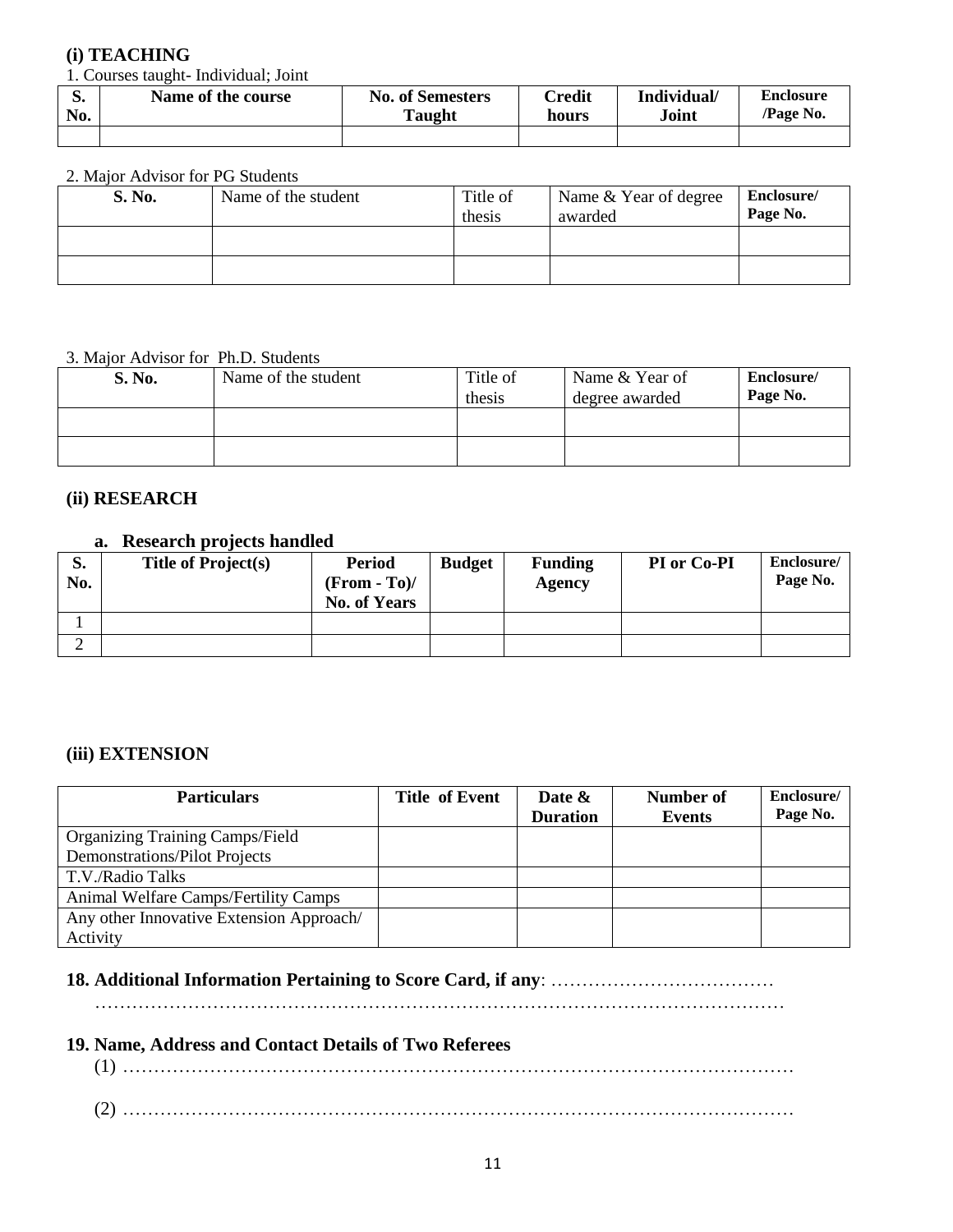**20. Have you ever been Prosecuted/Convicted by a Court of Law for any Offence? Is any Case pending against you in any Court of Law at the time of applying for the Post? If yes, give full particulars of the Case, Detention, Fine, Conviction, Sentence, etc.** ……………….

………………………………………………………………………………………….

**21. Minimum Pay acceptable for the Post applied:** ……………………………………………

**22. Maximum Time needed for Joining the Post, if Selected**………………………………….. **23. Membership in Veterinary Council (***Attach Evidence***)** 

| which<br><b>State</b><br>in<br><b>Registered</b> | <b>Registration No.</b> | Valid up to |              |      | Enclosure/<br>Page No. |
|--------------------------------------------------|-------------------------|-------------|--------------|------|------------------------|
| <b>Veterinary Council</b><br>of India            |                         | Day         | <b>Month</b> | Year |                        |
|                                                  |                         |             |              |      |                        |

**24. List of Certificates/Testimonials enclosed:** ...........................................................................

## **DECLARATION**

 I declare that the entries made in this form are true and correct to the best of my knowledge and belief. No vigilance/disciplinary case(s) are pending or contemplated against me. I solemnly declare that I have personally checked and verified all the information filled in this form and that they are correct and that no relevant information of fact is suppressed or omitted. If at any point of time it is found that any false information/ document has been submitted, the University is free to take action as per University rules.

Date: ………….

Place: ………… **Signature of the Candidate**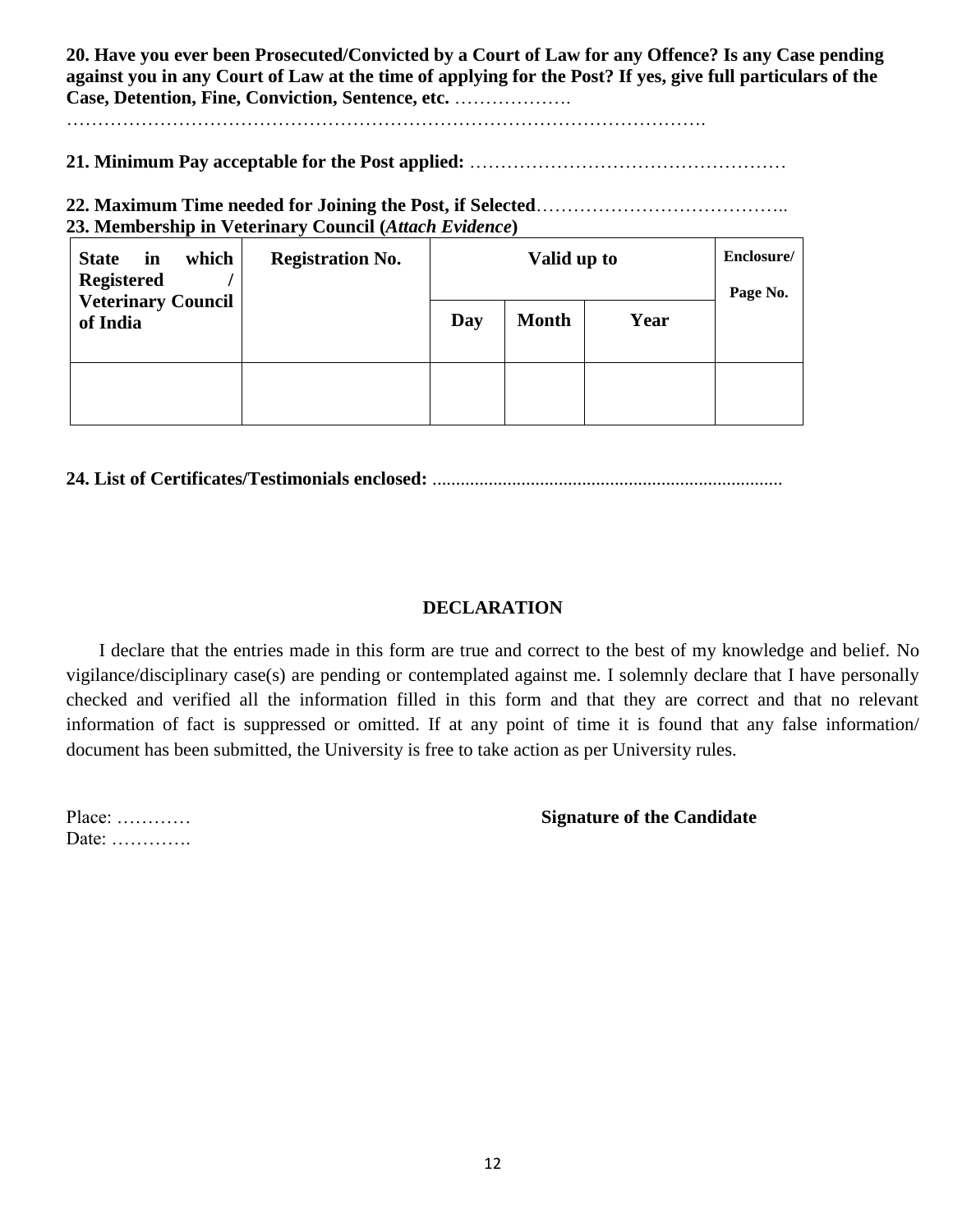#### **REMARKS OF THE PRESENT EMPLOYER**

(In the case of those who are already in service)

 Certified that information furnished by Dr./Shri/Smt./Ku................................................ ........…………………………………… in his/her application has been verified from the office records and is found correct. No vigilance/disciplinary case is pending or contemplated against him/her and he/she is clear from vigilance angle.

 The applicant Dr./Shri/Smt./Ku. ……................................................................ is holding a permanent/temporary post of ……......................................................................in the scale of pay......................................................from...............................and his/her present basic pay is Rs…......................per month. His/her application is forwarded and he/she will be relieved in case he/she is selected for the post applied for.

Place:................. Signature Date:.................. Designation of Appointing Authority (With official seal)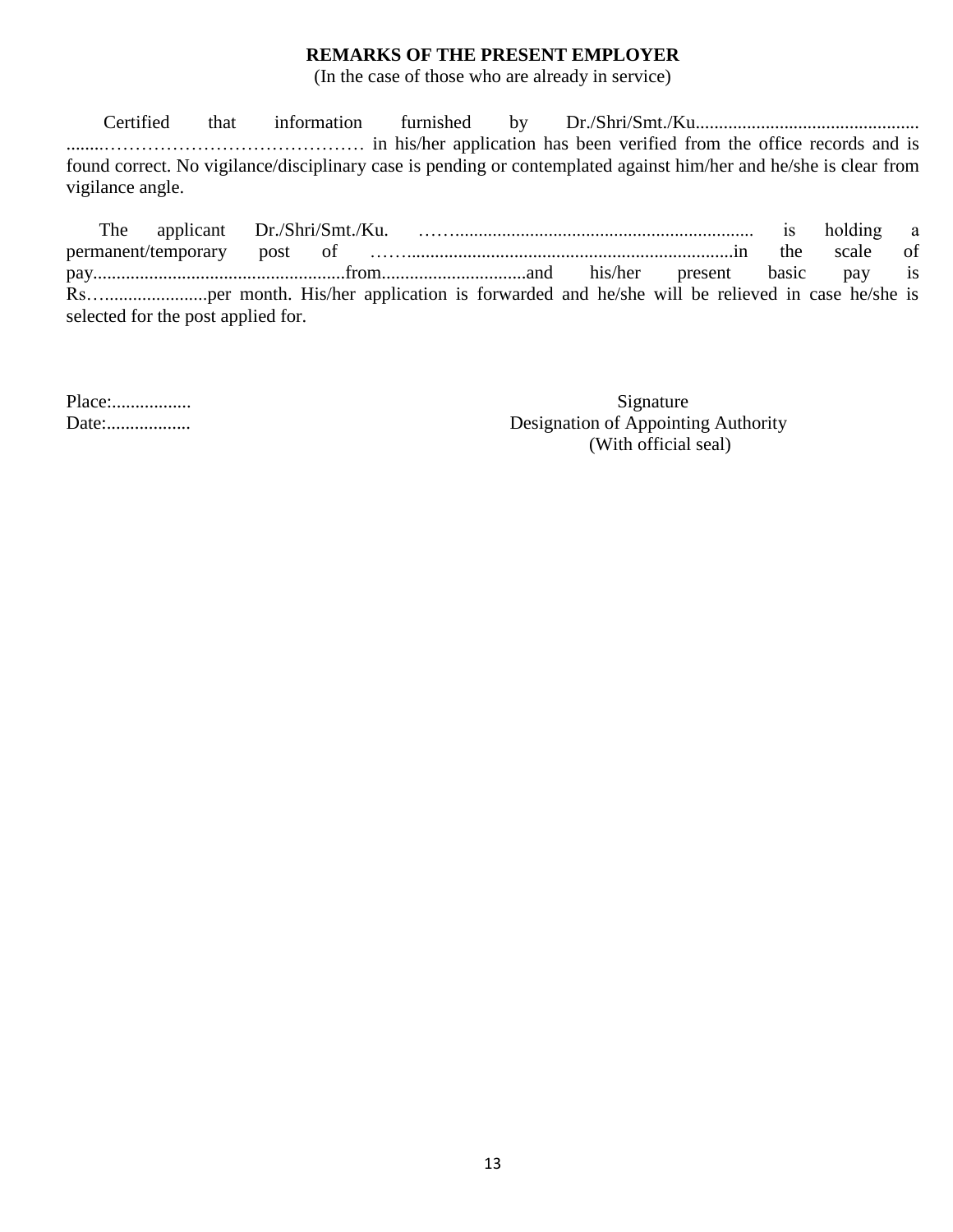#### **SUMMARY SHEET**

#### **(To be prepared and submitted in six copies in the format given below. Should be kept separately in the envelope. No enclosures are to be attached to this sheet)**

| 1. Name of the Applicant                              |  |
|-------------------------------------------------------|--|
| 2. Date of Birth                                      |  |
| 3. Whether belonging to ST/SC/OBC of M.P. ?           |  |
| $\mathcal{A}$ . Expression of the set of $\mathbf{D}$ |  |

4. Examination Passed:

| <b>Examination</b> | Name of the<br>Degree/Diploma/ | <b>Name of University</b><br>or other | $%$ of<br>Marks/ | <b>Division</b> | <b>Year of</b><br><b>Passing</b> | <b>Subject</b><br>(Major) |
|--------------------|--------------------------------|---------------------------------------|------------------|-----------------|----------------------------------|---------------------------|
|                    | <b>Certificate</b>             | <b>Examining Body</b>                 | <b>OGPA</b>      |                 |                                  |                           |
| $10+2$ or          |                                |                                       |                  |                 |                                  |                           |
| equivalent         |                                |                                       |                  |                 |                                  |                           |
| Bachelor's         |                                |                                       |                  |                 |                                  |                           |
| Degree             |                                |                                       |                  |                 |                                  |                           |
| Master's           |                                |                                       |                  |                 |                                  |                           |
| Degree             |                                |                                       |                  |                 |                                  |                           |
| Doctorate          |                                |                                       |                  |                 |                                  |                           |
| Degree             |                                |                                       |                  |                 |                                  |                           |
| Any other          |                                |                                       |                  |                 |                                  |                           |
| Examination        |                                |                                       |                  |                 |                                  |                           |

#### 5. Employment Record (Starting from the present position):

| <b>Designation</b> | <b>Pay Scale/Pay Band</b> | <b>University/Institute</b> | <b>Period</b> | <b>Duration</b>  |
|--------------------|---------------------------|-----------------------------|---------------|------------------|
|                    | with Grade Pay            |                             | $(From - To)$ | (Years & Months) |
|                    |                           |                             |               |                  |
|                    |                           |                             |               |                  |
|                    |                           |                             |               |                  |
|                    |                           |                             |               |                  |
|                    |                           |                             |               |                  |
|                    |                           |                             |               |                  |
|                    |                           |                             |               |                  |
|                    |                           |                             |               |                  |

#### 6. Number of Scientific Publications:

| S. No. | <b>Category of Publication</b>                           | <b>Number</b> |
|--------|----------------------------------------------------------|---------------|
|        | Scientific Papers (Full Research Papers/Review Articles) |               |
|        | <b>Extension/Popular Articles</b>                        |               |
|        | Books/Manuals/Monographs/Book chapter                    |               |

7. Salient Achievements (including Awards/Honors/Recognition) in Research, Teaching and Extension (not to exceed 200 words)……………………………………………………………

8. List Three Best Research Publications, if any..............................................................................

#### Date: **Signature of the Candidate**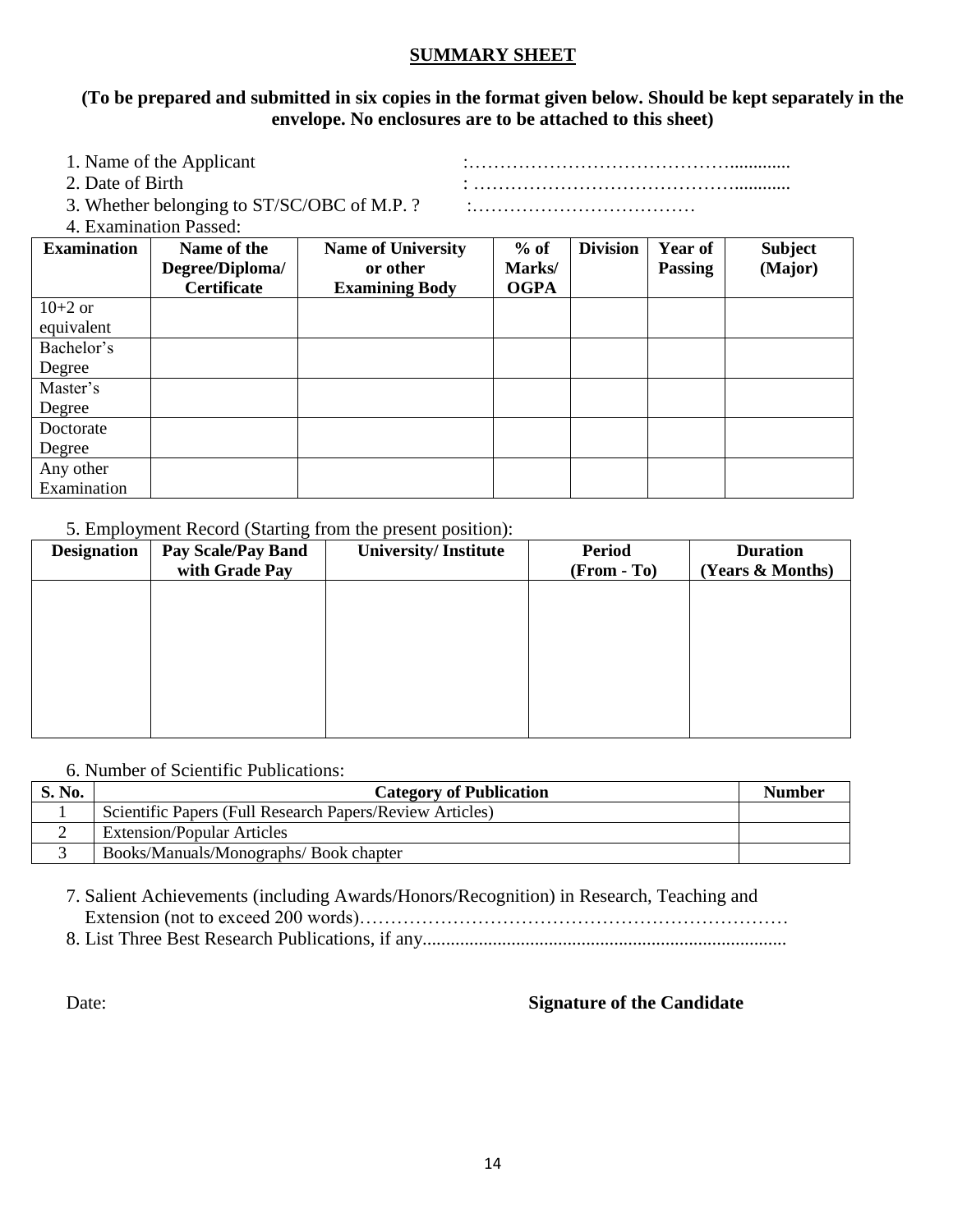### **NANAJI DESHMUKH VETERINARY SCIENCE UNIVERSITY, JABALPUR (M.P.)**

## *APPLICATION FORM FOR THE POST OF PROFESSOR/ ASSOCIATE PROFESSOR*

| Details of application fee |  |  |  |  |
|----------------------------|--|--|--|--|
| Bank Draft No.             |  |  |  |  |
| Name of bank &             |  |  |  |  |
| branch                     |  |  |  |  |
| Amount                     |  |  |  |  |
| )ate                       |  |  |  |  |

Affix self attested recent colour passport size photograph

### **For Official Use Only**

| Date of Receipt of the<br><b>Application with Stamp</b> | <b>Signature of Dealing Assistant</b> | Remarks, if any |
|---------------------------------------------------------|---------------------------------------|-----------------|
|                                                         |                                       |                 |

## **APPLICATION FORM**

*(Use extra pages wherever necessary)*

| <b>Advertisement No.</b>              | $: \ldots \ldots \ldots \ldots \ldots \ldots \ldots \ldots \ldots \text{Item No.} \ldots \ldots \ldots \ldots \ldots \ldots$ |
|---------------------------------------|------------------------------------------------------------------------------------------------------------------------------|
| Name of the post                      |                                                                                                                              |
| <b>Discipline</b>                     |                                                                                                                              |
|                                       |                                                                                                                              |
| 1. Name in full<br>(in block letters) |                                                                                                                              |
| 2. Address                            |                                                                                                                              |
|                                       |                                                                                                                              |
| $(iv)$ E-mail                         |                                                                                                                              |
|                                       | (according to Matriculation-High School/Higher Secondary Certificate)                                                        |
| 4. Nationality                        |                                                                                                                              |
| 5. (a) Mother Tongue-                 |                                                                                                                              |
|                                       | (in support, please enclose a Certificate issued by Competent Authority of M.P.)                                             |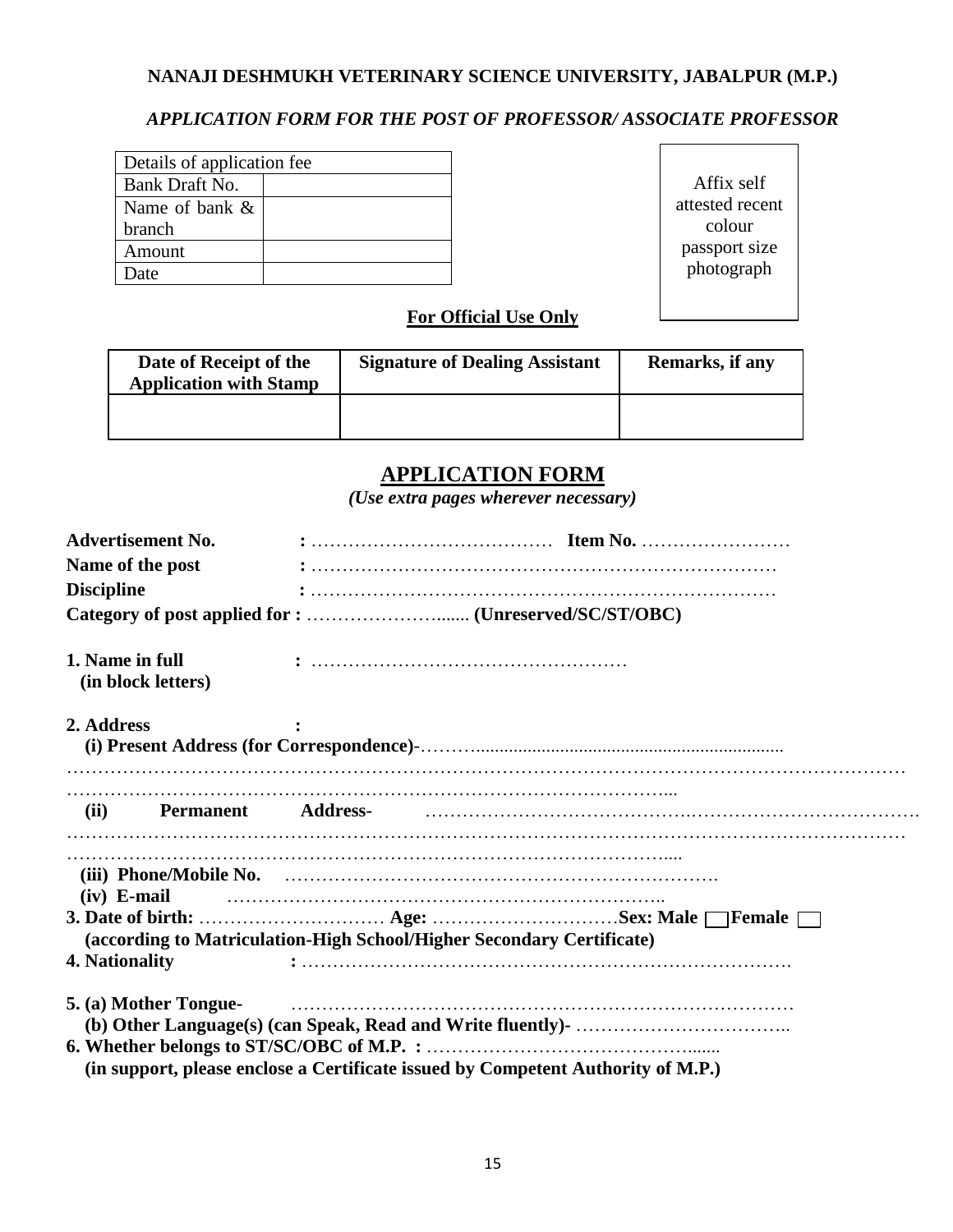| <b>Examination</b>                                   | Name of the<br>Degree/<br>Diploma/ | Name of the<br>University<br>or other | Percentage<br>of Marks/<br>OCGA/ | <b>Division</b> | Year<br>of<br><b>Passing</b> | Subject(s)<br>(Major) | Distinction,<br>if any | Enclosure/<br>Page No. |
|------------------------------------------------------|------------------------------------|---------------------------------------|----------------------------------|-----------------|------------------------------|-----------------------|------------------------|------------------------|
|                                                      | Certificate                        | <b>Examining Body</b>                 | <b>OGPA</b>                      |                 |                              |                       |                        |                        |
| (i) Higher<br>Secondary<br>$(10+2)$ or<br>equivalent |                                    |                                       |                                  |                 |                              |                       |                        |                        |
| (ii) Bachelor's<br>Degree                            |                                    |                                       |                                  |                 |                              |                       |                        |                        |
| (iii) Master's<br>Degree                             |                                    |                                       |                                  |                 |                              |                       |                        |                        |
| (iv) Doctorate<br>Degree                             |                                    |                                       |                                  |                 |                              |                       |                        |                        |
| $(v)$ NET<br>Examination                             |                                    |                                       |                                  |                 |                              |                       |                        |                        |

# **7. Examinations Passed (Please enclose a copy of each Degree/Diploma/Certificate and Marksheet):**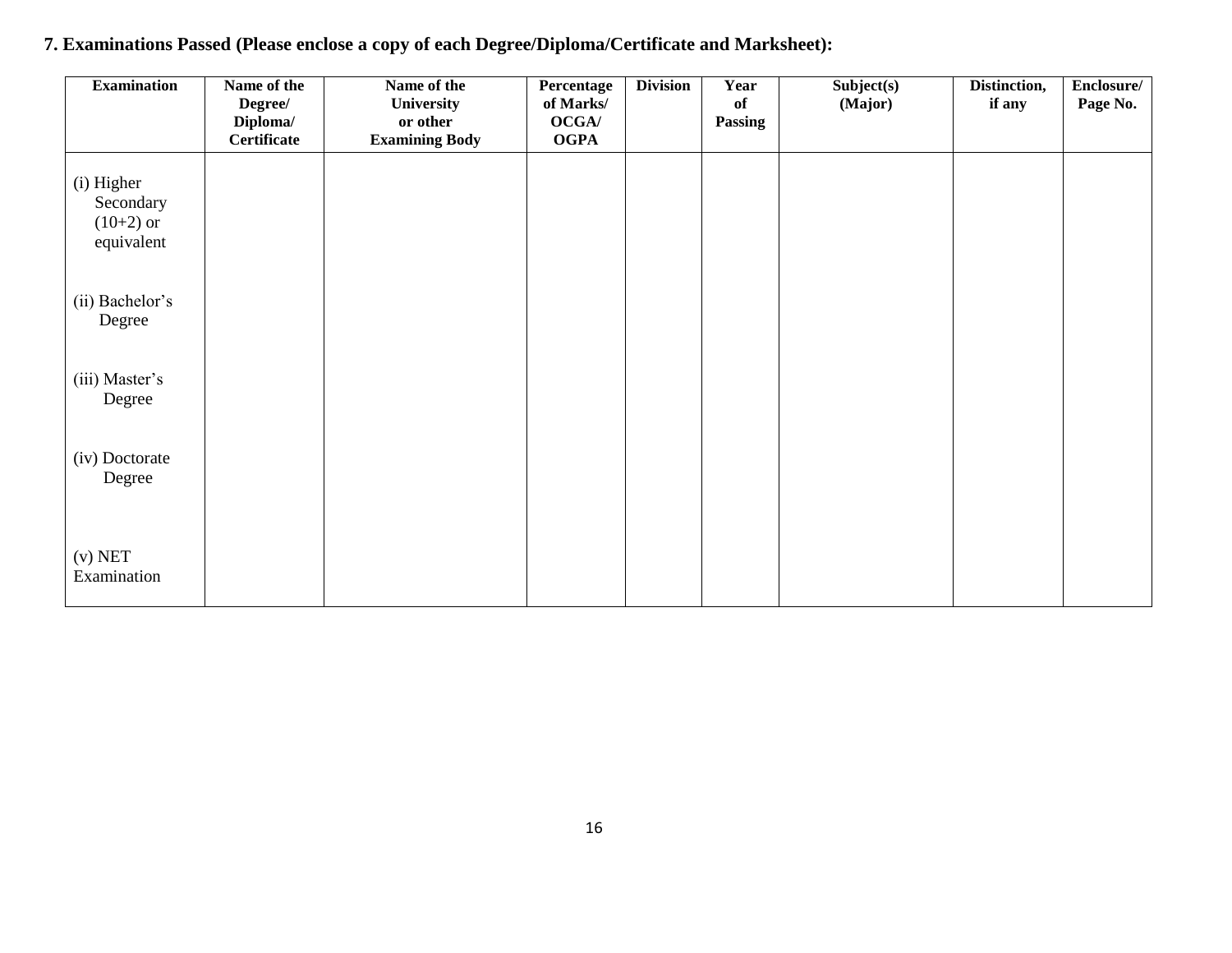#### **8. Jawaharlal Nehru Award of ICAR**

| Sr.<br>No. | <b>Name of Award/Honour</b> | <b>Conferred by</b><br>(Name of<br><b>Organization</b> ) | <b>Year of Award</b> | <b>Enclosure/Page</b><br>No. |
|------------|-----------------------------|----------------------------------------------------------|----------------------|------------------------------|
|            |                             |                                                          |                      |                              |

## **9. Post-Doctoral Fellowship / Post-Doctoral Training of 3 months or more**

| Sr. | Name of Post-Doctoral Fellowship / | <b>Duration</b> |      | <b>Enclosure/Page</b> |     |
|-----|------------------------------------|-----------------|------|-----------------------|-----|
|     | No.   Post-Doctoral Training       | of Organization | From | To                    | No. |
|     |                                    |                 |      |                       |     |
|     |                                    |                 |      |                       |     |
|     |                                    |                 |      |                       |     |

## **10. Employment Record (Starting from the Present Position):**

| <b>Designation</b> | Pay Scale/<br>Pay Band with<br><b>Grade Pay</b> | <b>Name of University/Institute</b> | <b>Period</b><br>$(From - To)$ | <b>Duration</b><br>(Years $\&$<br><b>Months</b> ) | Enclosure/<br>Page No. |
|--------------------|-------------------------------------------------|-------------------------------------|--------------------------------|---------------------------------------------------|------------------------|
|                    |                                                 |                                     |                                |                                                   |                        |
|                    |                                                 |                                     |                                |                                                   |                        |
|                    |                                                 |                                     |                                |                                                   |                        |

### **11. Professional Experience: (i) TEACHING**

1. Courses taught- Individual; Joint

| No. | Name of the course | <b>No. of Semesters</b><br><b>Taught</b> | $\mathbb C$ redit<br>hours | Individual/<br>Joint | <b>Enclosure</b><br>/Page No. |
|-----|--------------------|------------------------------------------|----------------------------|----------------------|-------------------------------|
|     |                    |                                          |                            |                      |                               |

#### 2. Major Advisor for PG Students

| S. No. | Name of the student | Title of<br>thesis | Name & Year of degree<br>awarded | Enclosure/<br>Page No. |
|--------|---------------------|--------------------|----------------------------------|------------------------|
|        |                     |                    |                                  |                        |
|        |                     |                    |                                  |                        |

#### 3. Major Advisor for Ph.D. Students

| S. No. | Name of the student | Title of<br>thesis | Name & Year of<br>degree awarded | Enclosure/<br>Page No. |
|--------|---------------------|--------------------|----------------------------------|------------------------|
|        |                     |                    |                                  |                        |
|        |                     |                    |                                  |                        |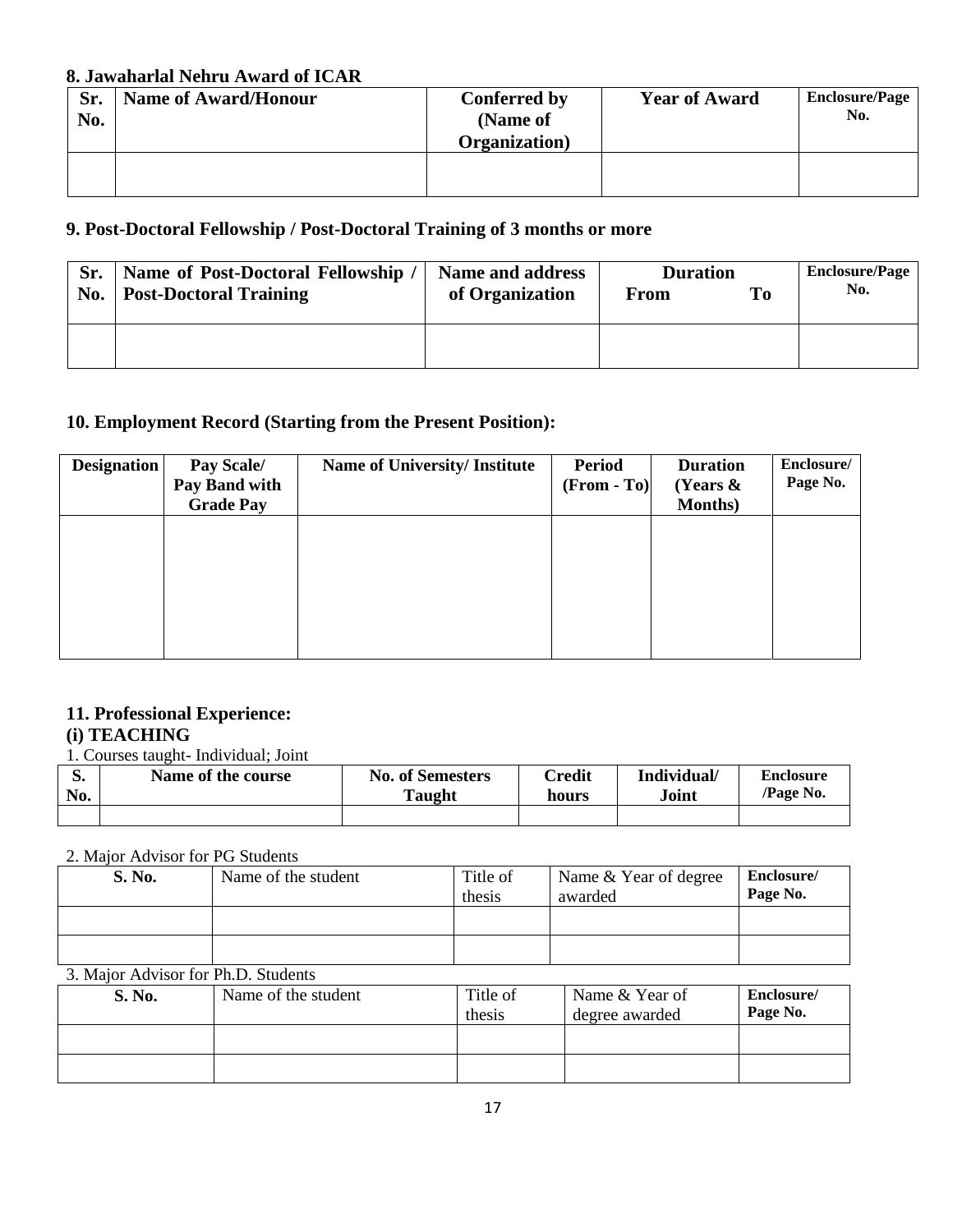## **(ii) RESEARCH**

### **a. Research projects handled**

| D.<br>No. | <b>Title of Project(s)</b> | <b>Period</b><br>$(From - To)$ /<br><b>No. of Years</b> | <b>Budget</b> | <b>Funding</b><br>Agency | PI or Co-PI | Enclosure/<br>Page No. |
|-----------|----------------------------|---------------------------------------------------------|---------------|--------------------------|-------------|------------------------|
|           |                            |                                                         |               |                          |             |                        |
|           |                            |                                                         |               |                          |             |                        |

## **b. Patent granted, Innovation / Technology Developed / Commercialized**

| Year | Name of Technology/<br>Breed/<br>Methodology/Product etc. | Details of Tech./<br>Product<br>patented | Position/Role of the<br>Applicant (PI/Co-PI) | Enclosure/<br>Page No. |
|------|-----------------------------------------------------------|------------------------------------------|----------------------------------------------|------------------------|
|      |                                                           |                                          |                                              |                        |

## **(iii) EXTENSION**

| <b>Particulars</b>                     | <b>Title of Event</b> | Date &          | <b>Number of</b> | Enclosure/ |
|----------------------------------------|-----------------------|-----------------|------------------|------------|
|                                        |                       | <b>Duration</b> | Events           | Page No.   |
| <b>Organizing Training Camps/Field</b> |                       |                 |                  |            |
| Demonstrations/Pilot Projects          |                       |                 |                  |            |
| T.V./Radio Talks                       |                       |                 |                  |            |
| Animal Welfare Camps/Fertility Camps   |                       |                 |                  |            |
| Organization of Kisan mela             |                       |                 |                  |            |
| Contribution made for the development  |                       |                 |                  |            |
| and establishment of a model village/  |                       |                 |                  |            |
| farmer interest group /self help group |                       |                 |                  |            |
| Innovative Extension Approach/Activity |                       |                 |                  |            |

## **12. Participation in Trainings:**

| S. No. Details of Training | Organizing Institution | Duration | Enclosure/<br>Page No. |
|----------------------------|------------------------|----------|------------------------|
|                            |                        |          |                        |

### **13. Scientific Publications:**

## **a) Research Papers and Review Articles-**

| S.<br>No. | Name of the<br><b>Author(s)</b> | <b>Title of the Research</b><br><b>Paper/Review Article</b> | <b>Name of Journal</b><br>with Year,<br><b>Volume &amp; Page</b><br><b>Number</b> | <b>NAAS</b><br>Journal<br>Rating | Number of<br>citations | Enclosure/<br>Page No. |
|-----------|---------------------------------|-------------------------------------------------------------|-----------------------------------------------------------------------------------|----------------------------------|------------------------|------------------------|
|           |                                 |                                                             |                                                                                   |                                  |                        |                        |
|           |                                 |                                                             |                                                                                   |                                  |                        |                        |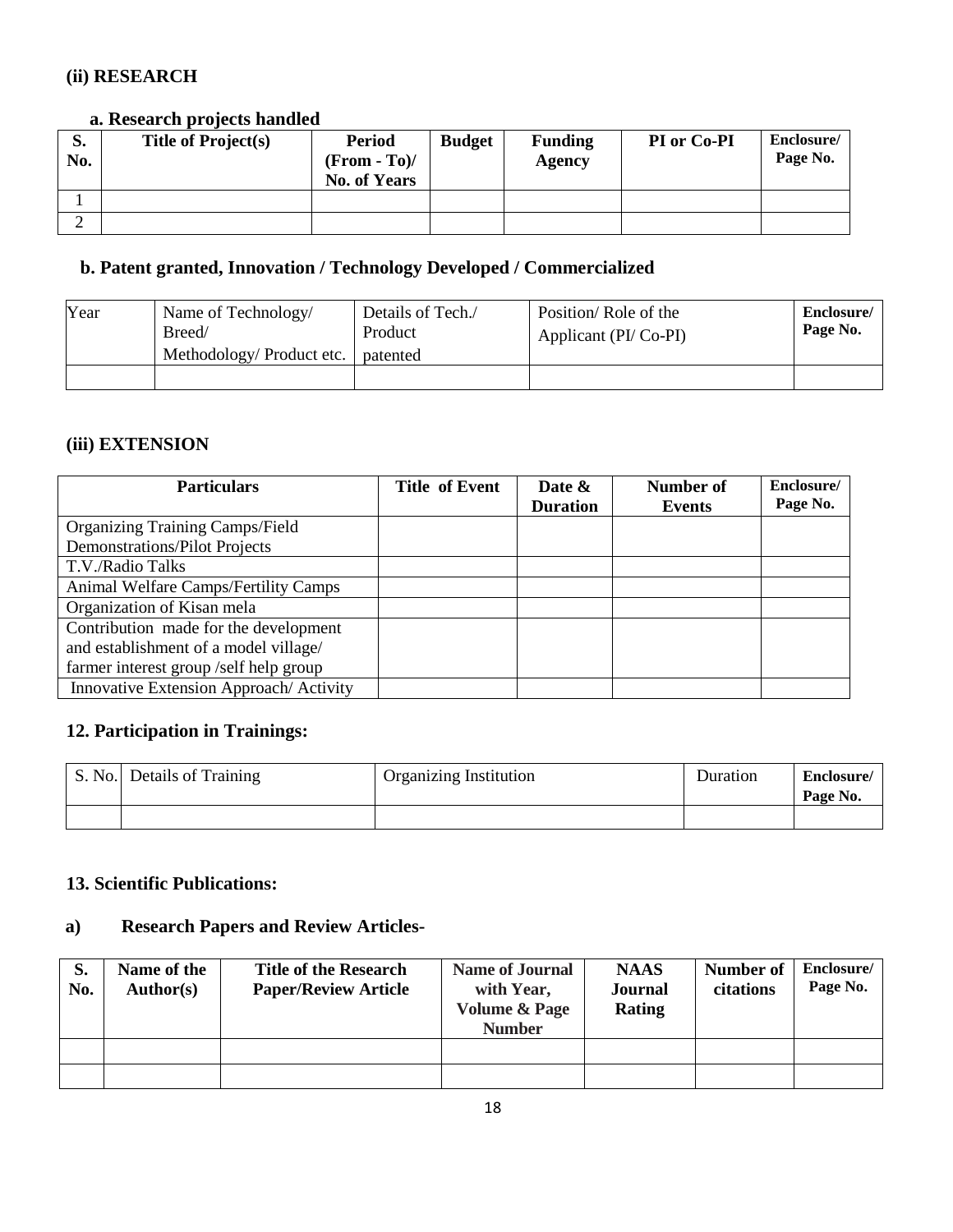#### **b) Scientific Books published with ISBN number**

| $\mathbf{C}$<br>D.<br>No. | Name of the<br>Author(s) | <b>Title of Publication</b> | ISBN no. | Name of the<br><b>Publisher</b> | <b>Year of</b><br><b>Publication</b> | Enclosure/<br>Page No. |
|---------------------------|--------------------------|-----------------------------|----------|---------------------------------|--------------------------------------|------------------------|
|                           |                          |                             |          |                                 |                                      |                        |
|                           |                          |                             |          |                                 |                                      |                        |

### **c) Manuals/Monographs/Bulletins**

| o.<br>No. | Name of the<br>Author(s) | <b>Title of Publication</b> | ISBN no. | Name of the<br><b>Publisher</b> | Year of<br><b>Publication</b> | Enclosure/<br>Page No. |
|-----------|--------------------------|-----------------------------|----------|---------------------------------|-------------------------------|------------------------|
|           |                          |                             |          |                                 |                               |                        |
|           |                          |                             |          |                                 |                               |                        |

#### **d) Popular Articles / Extension Publications**

| S.<br>No. | Name of the<br>Author(s) | <b>Title of the Extension/ Popular Article</b> | <b>Details of</b><br><b>Publication</b> | Enclosure/<br>Page No. |
|-----------|--------------------------|------------------------------------------------|-----------------------------------------|------------------------|
|           |                          |                                                |                                         |                        |
|           |                          |                                                |                                         |                        |

#### **14. Participation in Conferences / Symposia/ Seminar / Workshop:**

| S. No. Details of Conference/<br>Symposium/Seminar/<br>Workshop | Title of Paper | Authors in Order | Name of<br>presenting<br>author | Enclosure/<br>Page No. |
|-----------------------------------------------------------------|----------------|------------------|---------------------------------|------------------------|
|                                                                 |                |                  |                                 |                        |

#### **15. Administration / Miscellaneous activities in Academic Pursuit**

| S. No. Name of the position held | Name of Institution | Year | <b>Enclosure</b><br>$\alpha$ /Page No. |
|----------------------------------|---------------------|------|----------------------------------------|
|                                  |                     |      |                                        |

#### **16. Awards and Recognition:**

 **(National/ International Award/ Medal/ Fellowship/ Scholarship of Academic/ Scientific Institutions / Bodies/ Universities/ Registered Professional Societies etc.)**

| <b>S.</b> | Name and Year of Award/      | Awarding       | <b>Year of Award</b> | Enclosure/ |
|-----------|------------------------------|----------------|----------------------|------------|
| No.       | Medal/Fellowship/Scholarship | Institute/body |                      | Page No.   |
|           |                              |                |                      |            |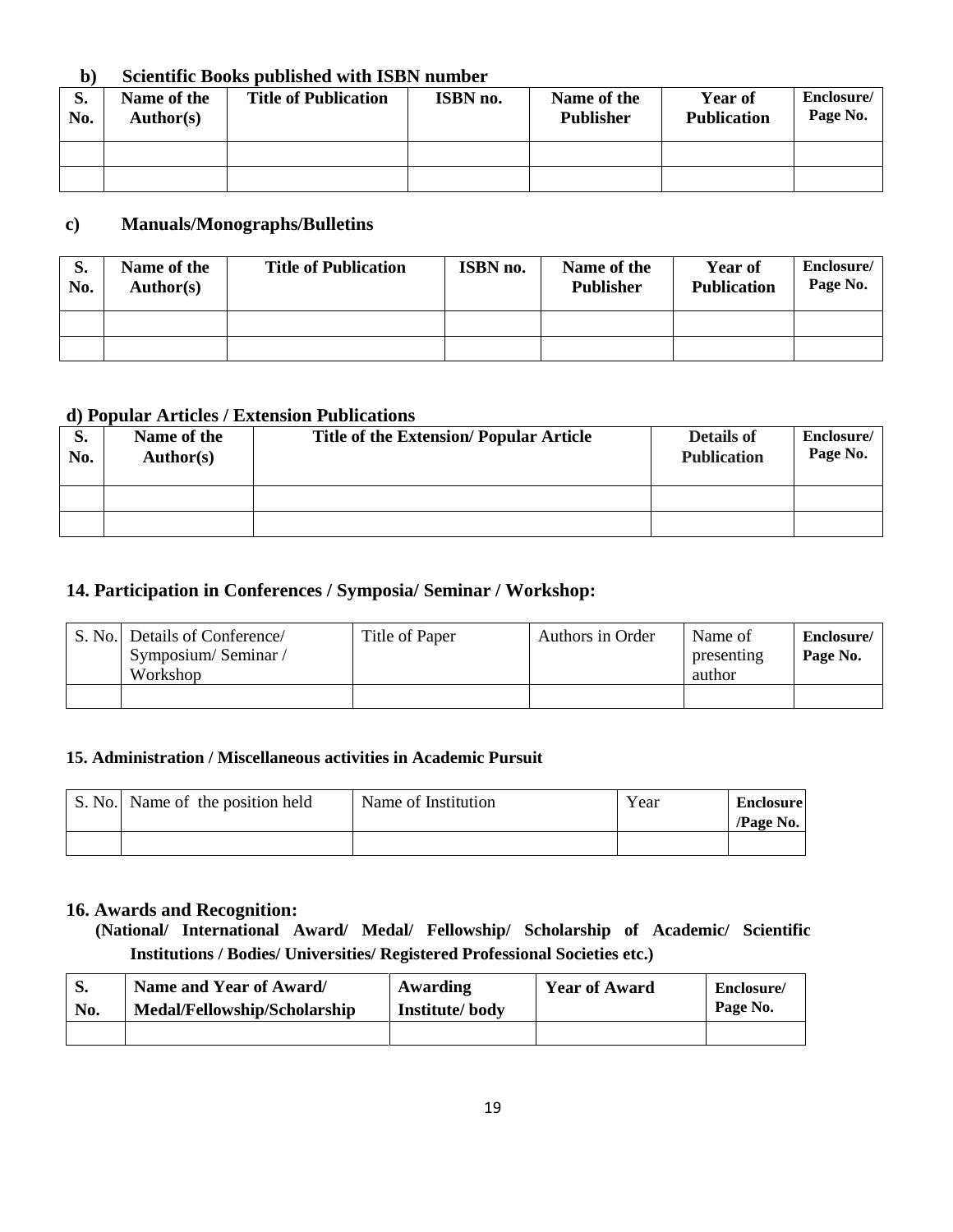**17. Organizing Conferences / Seminars / Workshops / Symposia / Summer or Winter School Courses / Refresher Courses / Training Programmes, etc.**

| S. No. Particulars of Event | Dates &<br><b>Duration</b> | <b>Position/ Role of Applicant</b> | Enclosure/<br>Page No. |
|-----------------------------|----------------------------|------------------------------------|------------------------|
|                             |                            |                                    |                        |

### **18. Participation in Inter-Institutional Collaborations for Research / Other Joint Venture**

| S. No. Particulars | Name of collaborating<br><b>Institution</b> | Dates $\&$<br><b>Duration</b> | <b>Position</b> /<br><b>Role of</b><br>Applicant | Enclosure/<br>Page No |
|--------------------|---------------------------------------------|-------------------------------|--------------------------------------------------|-----------------------|
|                    |                                             |                               |                                                  |                       |

**19. Specify 5 most significant contributions in the field of Research / Teaching / Extension relevant to the post being applied for**

 **………………………………………………………………………….. 20. Extra-Curricular Activities (Games, Sports, NCC, NSS, Hostel Wardenship, etc.):** ...

…………………………………………………………………………………………………..

 ………………………………………………………………………………………………….. **21. Membership of Scientific Societies, if any:** ………………………………….. ………………………………………………………………………………………………….

- **22. Additional Information Pertaining to Score Card, if any**: ………………………………
- …………………………………………………………………………………………………
- **23. Name, Address and Contact Details of Two Referees**

(1) ………………………………………………………………………………………………

(2) ………………………………………………………………………………………………

**24. Have you ever been Prosecuted/Convicted by a Court of Law for any Offence? Is any Case pending against you in any Court of Law at the time of applying for the Post? If yes, give full particulars of the Case, Detention, Fine, Conviction, Sentence, etc.** ……………….

…………………………………………………………………………………………………….

**25. Minimum Pay acceptable for the Post applied:** ……………………………………………

**26. Maximum Time needed for Joining the Post, if Selected**………………………………….. **27. Membership in Veterinary Council (***Attach Evidence***)** 

| which<br><b>State</b><br>in<br><b>Registered</b> | <b>Registration No.</b> | Valid up to |              |      | Enclosure/<br>Page No. |
|--------------------------------------------------|-------------------------|-------------|--------------|------|------------------------|
| <b>Veterinary Council</b><br>of India            |                         | Day         | <b>Month</b> | Year |                        |
|                                                  |                         |             |              |      |                        |

**28. List of Certificates/Testimonials enclosed:** ...........................................................................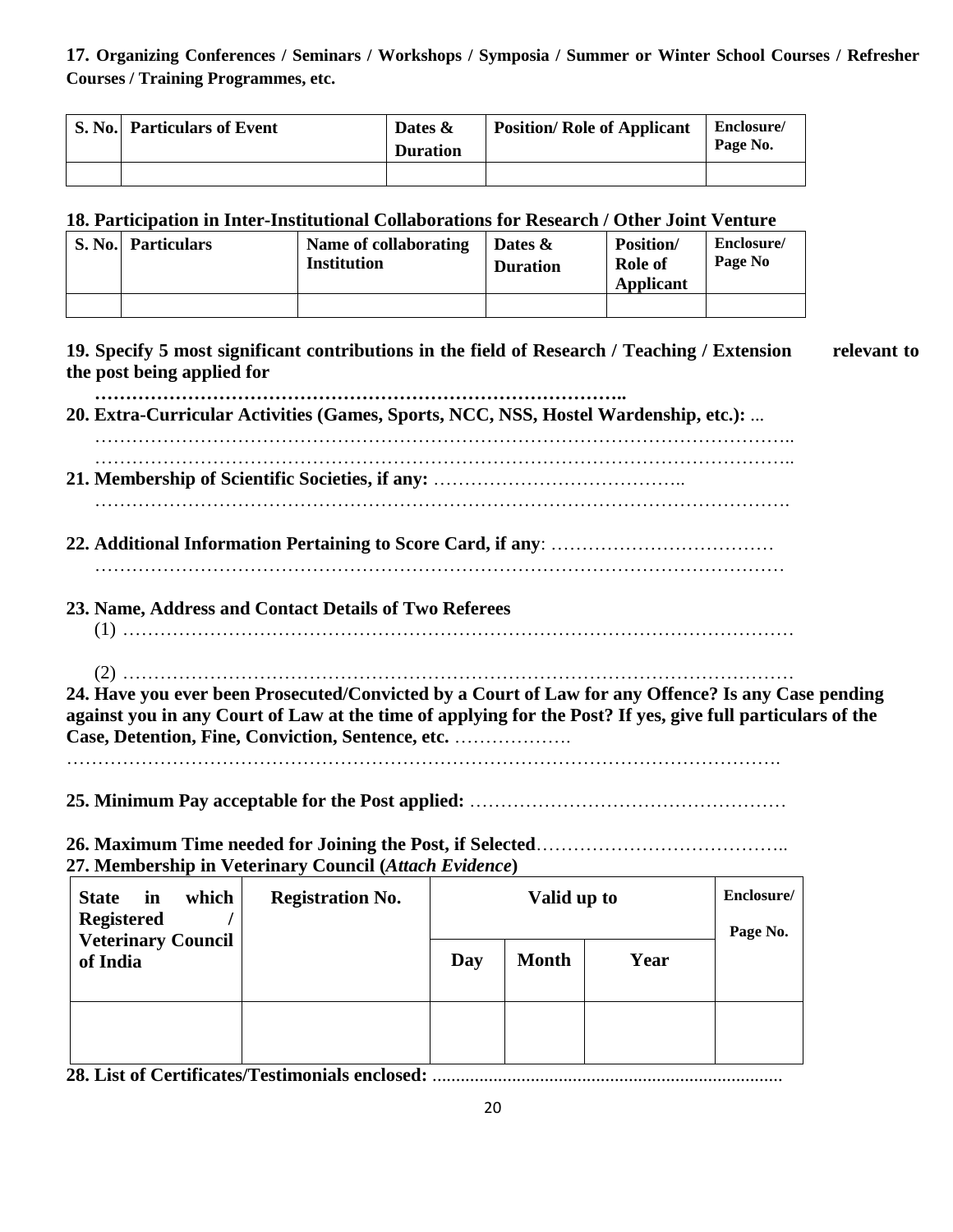#### **DECLARATION**

 I declare that the entries made in this form are true and correct to the best of my knowledge and belief. No vigilance/disciplinary case(s) are pending or contemplated against me. I solemnly declare that I have personally checked and verified all the information filled in this form and that they are correct and that no relevant information of fact is suppressed or omitted. If at any point of time it is found that any false information/ document has been submitted, the University is free to take action as per University rules.

Date: ………….

#### Place: ………… **Signature of the Candidate**

#### **REMARKS OF THE PRESENT EMPLOYER**

(In the case of those who are already in service)

 Certified that information furnished by Dr./Shri/Smt./Ku................................................ ........…………………………………… in his/her application has been verified from the office records and is found correct. No vigilance/disciplinary case is pending or contemplated against him/her and he/she is clear from vigilance angle.

|                                    |  |  |  | the scale of |  |
|------------------------------------|--|--|--|--------------|--|
|                                    |  |  |  |              |  |
|                                    |  |  |  |              |  |
| selected for the post applied for. |  |  |  |              |  |

| Place: |  |
|--------|--|
| Date:  |  |

Signature Designation of Appointing Authority (With official seal)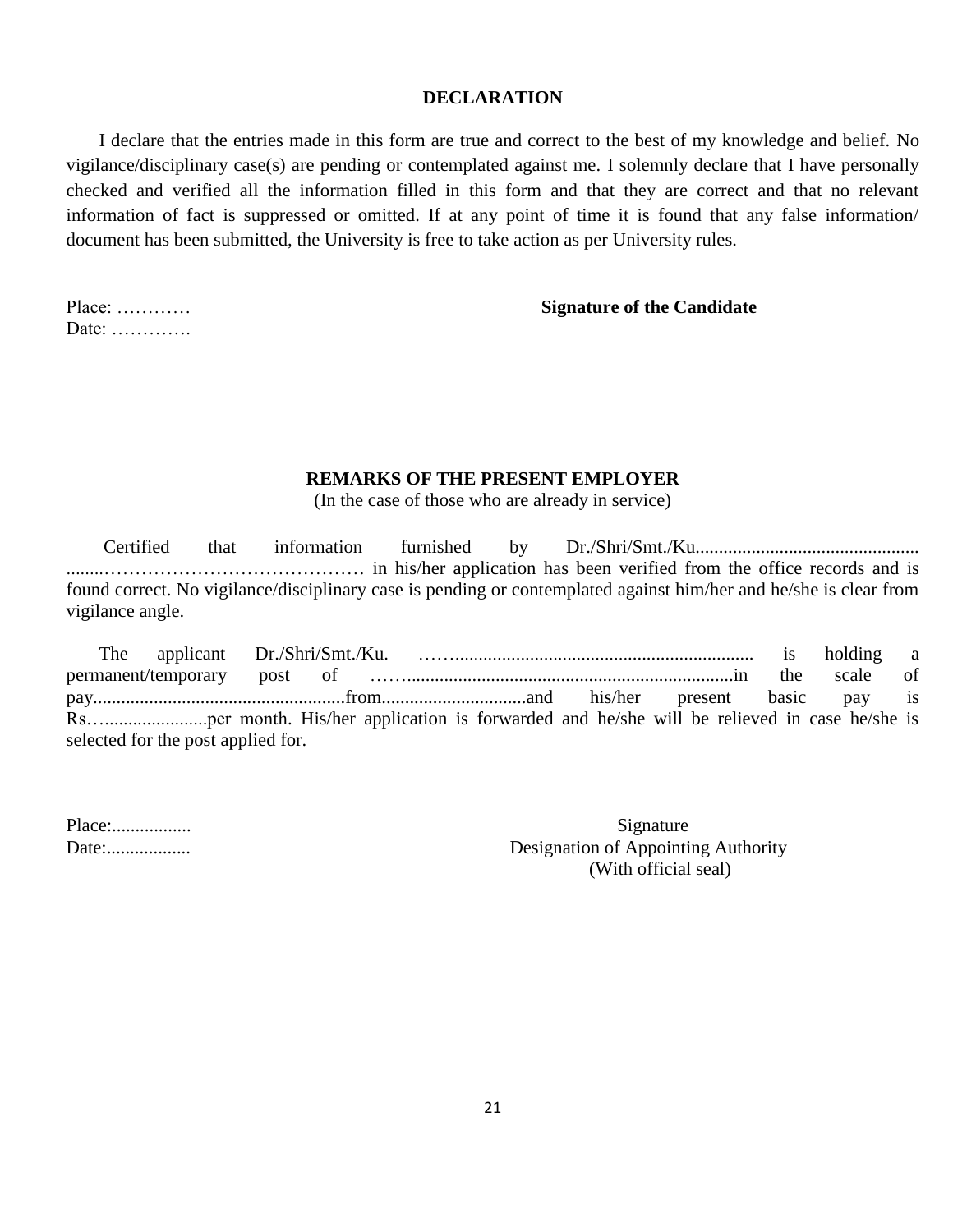#### **SUMMARY SHEET**

#### **(To be prepared and submitted in six copies in the format given below. Should be kept separately in the envelope. No enclosures are to be attached to this sheet)**

| 1. Name of the Applicant                                          |  |
|-------------------------------------------------------------------|--|
| 2. Date of Birth                                                  |  |
| 3. Whether belonging to ST/SC/OBC of M.P. ?                       |  |
| $\mathcal{A}$ . Expanding the state $\mathbf{D}$ and $\mathbf{D}$ |  |

4. Examination Passed:

| <b>Examination</b> | Name of the        | <b>Name of University</b> | $%$ of      | <b>Division</b> | Year of        | <b>Subject</b> |
|--------------------|--------------------|---------------------------|-------------|-----------------|----------------|----------------|
|                    | Degree/Diploma/    | or other                  | Marks/      |                 | <b>Passing</b> | (Major)        |
|                    | <b>Certificate</b> | <b>Examining Body</b>     | <b>OGPA</b> |                 |                |                |
| $10+2$ or          |                    |                           |             |                 |                |                |
| equivalent         |                    |                           |             |                 |                |                |
| Bachelor's         |                    |                           |             |                 |                |                |
| Degree             |                    |                           |             |                 |                |                |
| Master's           |                    |                           |             |                 |                |                |
| Degree             |                    |                           |             |                 |                |                |
| Doctorate          |                    |                           |             |                 |                |                |
| Degree             |                    |                           |             |                 |                |                |
| Any other          |                    |                           |             |                 |                |                |
| Examination        |                    |                           |             |                 |                |                |

#### 5. Employment Record (Starting from the present position):

| <b>Designation</b> | <b>Pay Scale/Pay Band</b> | <b>University/Institute</b> | <b>Period</b> | <b>Duration</b>  |
|--------------------|---------------------------|-----------------------------|---------------|------------------|
|                    | with Grade Pay            |                             | $(From - To)$ | (Years & Months) |
|                    |                           |                             |               |                  |
|                    |                           |                             |               |                  |
|                    |                           |                             |               |                  |
|                    |                           |                             |               |                  |
|                    |                           |                             |               |                  |
|                    |                           |                             |               |                  |
|                    |                           |                             |               |                  |
|                    |                           |                             |               |                  |

#### 6. Number of Scientific Publications:

| S. No. | <b>Category of Publication</b>                           | <b>Number</b> |
|--------|----------------------------------------------------------|---------------|
|        | Scientific Papers (Full Research Papers/Review Articles) |               |
|        | <b>Extension/Popular Articles</b>                        |               |
|        | Books/Manuals/Monographs/Book chapter                    |               |

7. Salient Achievements (including Awards/Honors/Recognition) in Research, Teaching and Extension (not to exceed 200 words)……………………………………………………………

8. List Three Best Research Publications, if any..............................................................................

#### Date: **Signature of the Candidate**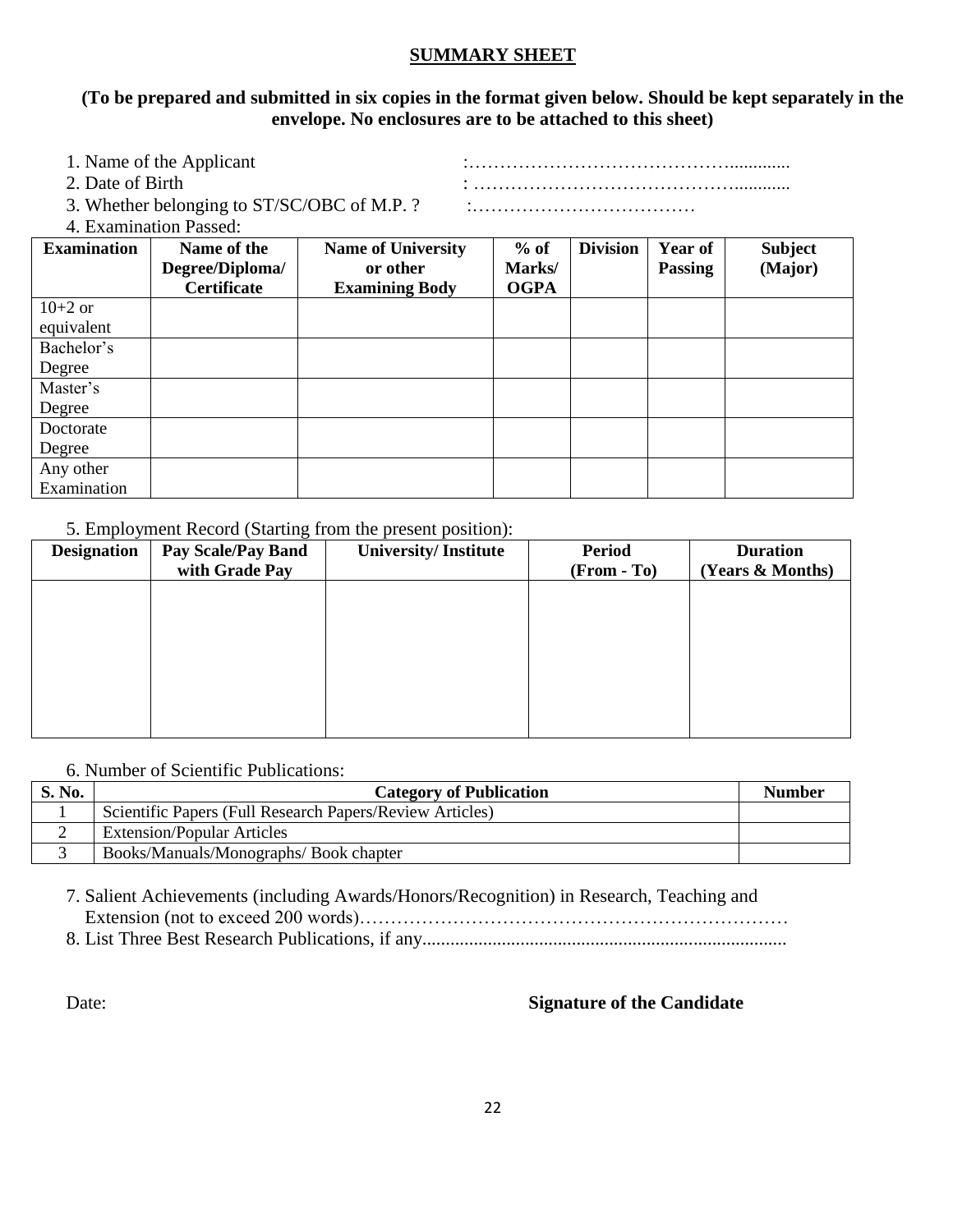### **DETAILS OF QUALIFICATIONS FOR THE POST OF PROFESSOR FACULTY OF VETERINARY SCIENCE & ANIMAL HUSBANDRY**

## **Essential:**

- i. Ph.D. Degree in the concerned subject.
- ii. Master's Degree in the concerned subject with minimum of 3.0 OCGA in 4.0 point scale or 6.0 OGPA in 10.0 point scale or 60% marks.
- iii. Bachelor's Degree in Veterinary Science & Animal Husbandry (B.V.Sc./B.V.Sc. & A.H.) with minimum of 3.0 OCGA in 4.0 point scale or 6.0 OGPA in 10.0 point scale or 60% marks.
- iv. A minimum of **10 years experience** (excluding the leave period for obtaining Ph.D. degree) out of which, at least two years should be as Associate professor/Senior Scientist or in equivalent position in the pay scale of Rs. 37400-67000 + AGP Rs. 9000 and remaining as Assistant professor/Scientist or in equivalent position in recognized educational or research institute.
- v. Significant contribution in Teaching/Research/Extension as evidenced by publications/innovations/technology development/patent awarded/ IPR etc.
- vi. Registration with the State Veterinary Council/ Veterinary Council of India (VCI).

## **Desirable:**

- i. Experience of guiding/supervising PG/Ph.D. student(s).
- ii. Experience as PI of externally funded projects.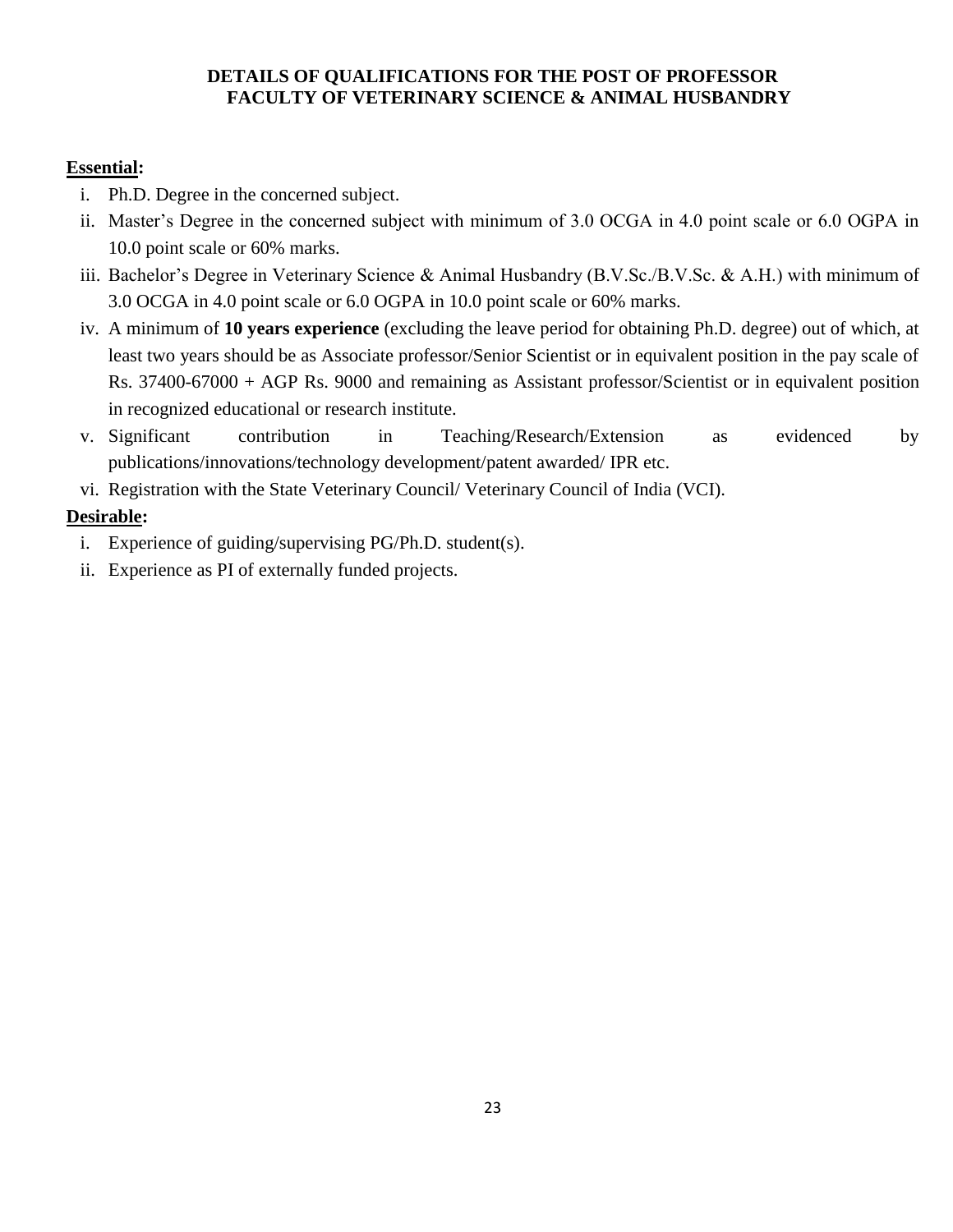## **DETAILS OF QUALIFICATIONS FOR THE POST OF ASSOCIATE PROFESSOR FACULTY OF VETERINARY SCIENCE & ANIMAL HUSBANDRY**

### **Essential:**

- i. Ph.D. Degree in concerned subject.
- ii. Master's Degree in the concerned subject with minimum of 3.0 OCGA in 4.0 point scale or 6.0 OGPA in 10.0 point scale or 60% marks.
- iii. Bachelor's Degree in Veterinary Science & Animal Husbandry (B.V.Sc./B.V.Sc. & A.H.) with minimum of 3.0 OCGA in 4.0 point scale or 6.0 OGPA in 10.0 point scale or 60% marks.
- iv. A minimum of **8 years experience** (excluding the leave period for obtaining Ph.D. degree) as Assistant Professor/Scientist or in equivalent position in recognized education or research institute.
- v. Significant contribution in Teaching/Research/Extension as evidenced by publication/innovations/technology developed/patent awarded/IPR, etc.
- vi. Registration with the State Veterinary Council/Veterinary Council of India (VCI)

### **Desirable:**

- i. Experience of guiding/supervising PG/Ph.D. student(s).
- ii. Experience as PI of externally funded projects.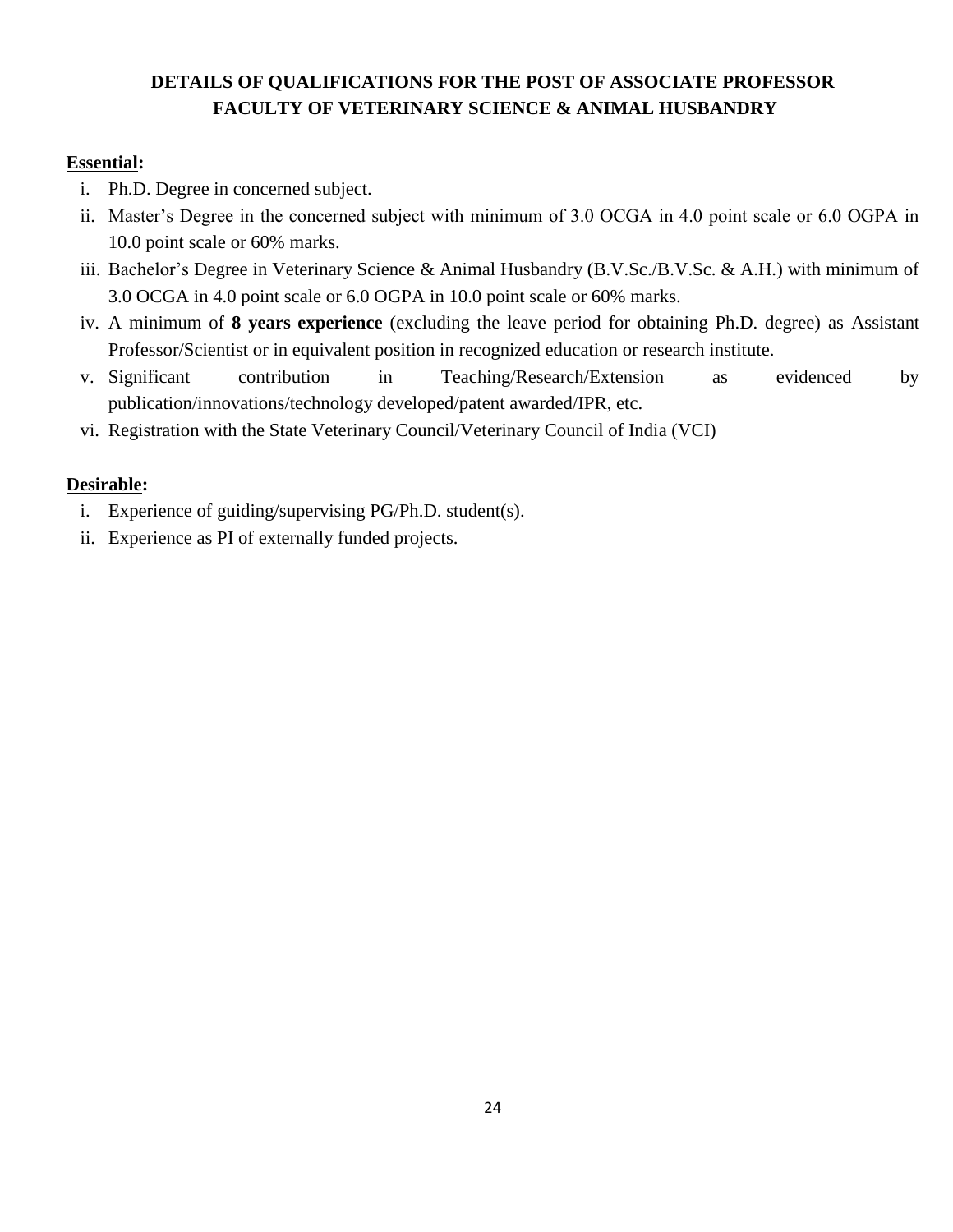### **DETAILS OF QUALIFICATIONS FOR THE POST OF ASSISTANT PROFESSOR**

### **FACULTY OF VETERINARY SCIENCE & ANIMAL HUSBANDRY**

#### **Essential:**

- i. Master's Degree in the concerned subject with minimum of 3.0 OCGA in 4.0 point scale or 6.0 OGPA in 10.0 point scale or 60% marks.
- ii. Bachelor's Degree in Veterinary Science & Animal Husbandry (B.V.Sc./B.V.Sc. &A.H.) with minimum of 3.0 OCGA in 4.0 point scale or 6.0 OGPA in 10.0 point scale or 60% marks.
- iii. Registration with the State Veterinary Council/ Veterinary Council of India (VCI).
- iv. Clearance of National Eligibility Test (NET) shall be compulsory along with at least one publication in a National Academy of Agricultural Sciences (NAAS) rated journal.

**Note: Essentiality of NET can be waived off for candidates holding Ph.D. degree with course work in the concerned subject, and must have at least two full length publications having a NAAS rating not less than 4, on the last date of submission of application. Those candidates with Ph.D. degree without course work will not qualify for NET exemption.**

#### **Desirable:**

i. Ph.D. Degree in the concerned subject.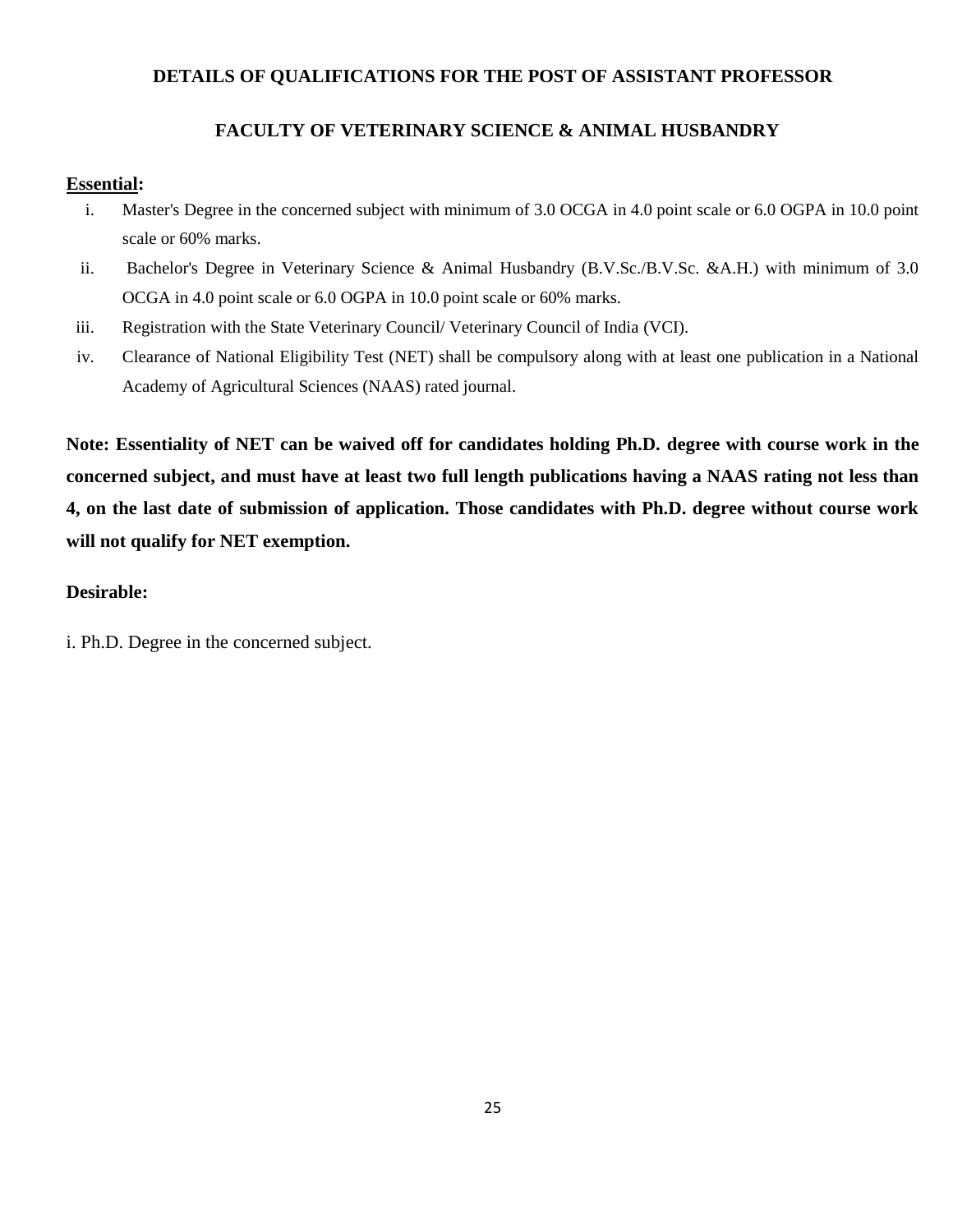### **SCORE CARD FOR ACADEMIC PERFORMANCE INDICATOR SCORE (APIS) FOR THE DIRECT RECRUITMENT OF ASSISTANT PROFESSOR**

**(The filled up Score Card must be submitted by the Applicant along with Application Form)**

Name of the Applicant: Dr./Shri/Smt./ Ku.: ….....……………………………………………………………………………… Name of the Post applied for: …………………………………………………………………………………. Discipline: ………………………………………………………………………………………..

| <b>Criteria / Particulars</b>                                                                                                                        | Max.<br><b>Marks</b> | <b>Score</b><br><b>Assessed</b><br>by the<br><b>Applicant</b> | <b>Score</b><br>Assessed by<br><b>Screening</b><br><b>Committee</b> |
|------------------------------------------------------------------------------------------------------------------------------------------------------|----------------------|---------------------------------------------------------------|---------------------------------------------------------------------|
| 1. ACADEMIC RECORD AND RESEARCH PERFORMANCE (i+ii+iii)                                                                                               | 60                   |                                                               |                                                                     |
| i. Academic Qualifications:                                                                                                                          | 35                   |                                                               |                                                                     |
| (a) Higher Secondary $(10+2)$ or equivalent<br>(percentage of marks multiplied by 0.04)                                                              | $\overline{4}$       |                                                               |                                                                     |
| (percentage of marks multiplied by 0.06)<br>(b) Bachelor's Degree                                                                                    | 6                    |                                                               |                                                                     |
| (c) Master's Degree<br>(percentage of marks multiplied by 0.1)                                                                                       | 10                   |                                                               |                                                                     |
| (d) Doctoral Degree (Ph.D.) with Course Work<br>(percentage of marks multiplied by 0.1)                                                              | 10                   |                                                               |                                                                     |
| (e) National Eligibility Test (NET) Qualified                                                                                                        | $\sqrt{2}$           |                                                               |                                                                     |
| (f) Jawaharlal Nehru Award of ICAR                                                                                                                   | $\overline{2}$       |                                                               |                                                                     |
| (g) Post-Doctoral Fellowship / Post-Doctoral Training of 3 months or more                                                                            |                      |                                                               |                                                                     |
| ii. Research Performance/Publications: (Attach proof of NAAS rating where applicable) (a+b+c+d+e)                                                    | 20                   |                                                               |                                                                     |
| (a) Research Papers / Review Articles                                                                                                                | 10                   |                                                               |                                                                     |
| (i) In Refereed (Peer-Reviewed) Journals with NAAS Rating 6.0 and above: 3 marks per paper for first author and 1.5                                  |                      |                                                               |                                                                     |
| mark per paper for subsequent authors; NAAS Rating from 4.0 to below 6.0: 2 marks per paper for first author and 1                                   |                      |                                                               |                                                                     |
| mark per paper for subsequent authors;                                                                                                               |                      |                                                               |                                                                     |
| (ii) NAAS below 4.0: 1 mark for first author and 0.5 mark for subsequent authors (maximum 2 marks)                                                   |                      |                                                               |                                                                     |
| (iii) In other journals without NAAS Rating: 0. 5 mark per paper for $1st$ author and 0.25 mark per paper for<br>subsequent authors (maximum 1 mark) |                      |                                                               |                                                                     |
| (b) Scientific Books published with ISBN number $(1.5 \text{ mark for } 1^{\text{st}})$ author and 1.0 mark for subsequent authors)                  | 3                    |                                                               |                                                                     |
| Book chapter(0.5 mark for $1st$ author and 0.25 mark for subsequent authors)                                                                         |                      |                                                               |                                                                     |
| (c)Manuals with ISBN number/Monographs/Bulletins (0.5 mark for per manual / monograph/ bulletin)                                                     | $\overline{2}$       |                                                               |                                                                     |
| (d) Popular Articles / Extension Publications in Journals / Magazines / Newspapers (0.25 mark for each author)                                       | $\overline{2}$       |                                                               |                                                                     |
| (e) Patent Granted / Patent Published in Public Domain                                                                                               | 3                    |                                                               |                                                                     |
| iii. Participation in Conferences / Seminars / Workshops / Symposia / Trainings:                                                                     | 5                    |                                                               |                                                                     |
| (a) National / International Conference / Seminar / Workshop / Symposium (with paper presentation: 1 mark for                                        | 3                    |                                                               |                                                                     |
| First and/or presenting author for each event)                                                                                                       |                      |                                                               |                                                                     |
| (b) Scientific Training (above 2 weeks : 1 mark for each; 1-2 weeks : 0.5 mark for each)                                                             | $\overline{2}$       |                                                               |                                                                     |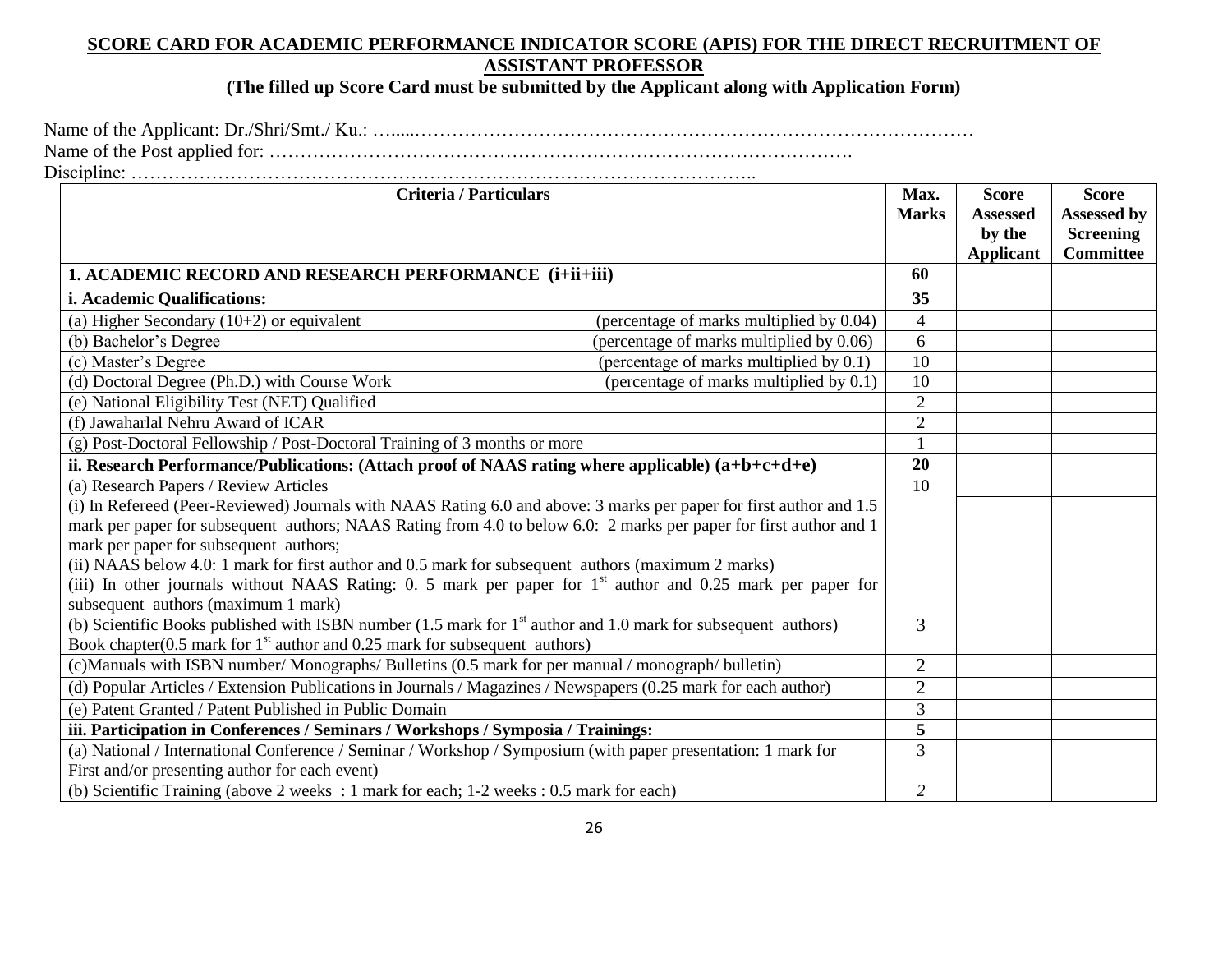| 2. ASSESSMENT OF DOMAIN KNOWLEDGE AND TEACHING SKILLS (a+b+c)                                                          | 20  |  |
|------------------------------------------------------------------------------------------------------------------------|-----|--|
| (a) Professional Experience (Assistant Professor / Lecturer / Teaching Associate, Research Associate or Extension      | 6   |  |
| Associate, etc. in recognized Academic / Research Institute (1 mark per year of experience)                            |     |  |
| (b) Awards and Recognitions                                                                                            | 8   |  |
| 1. International Awards / Medals / Recognitions/Fellowship (3 marks for each)                                          |     |  |
| 2. National Awards / Medals / Recognitions / Fellowship (2 marks for each)                                             |     |  |
| 3. Professional Society Awards / Medals / Recognitions / Fellowship from (1.5 mark for each maximum upto 3<br>marks)   |     |  |
| 4. State Level Awards / Medals / Recognitions / Fellowship (1.0 mark for each maximum upto 2 marks)                    |     |  |
| 5. University Level Awards / Medals / Recognitions/Fellowship (0.5 mark for each maximum upto 1 mark)                  |     |  |
| Note: For Team Awards Medals / Recognitions, the Leader will get 100% marks and each Associate will get 50%            |     |  |
| of the marks mentioned above)                                                                                          |     |  |
| (c) Extra-Curricular Activities-NCC / NSS / Sports/ Cultural/ Literary etc. (National: 1 marks for each event; State / | 6   |  |
| University: 0.5 mark for each event)                                                                                   |     |  |
| <b>TOTAL</b>                                                                                                           | 80  |  |
| <b>3. INTERVIEW</b>                                                                                                    | 20  |  |
|                                                                                                                        |     |  |
| <b>GRAND TOTAL</b>                                                                                                     | 100 |  |

 **A candidate must earn minimum 50% marks (45% marks for SC and ST candidates) in interview and must also earn minimum 60% marks in aggregate i.e. scorecard and interview (55% marks for SC and ST candidates).**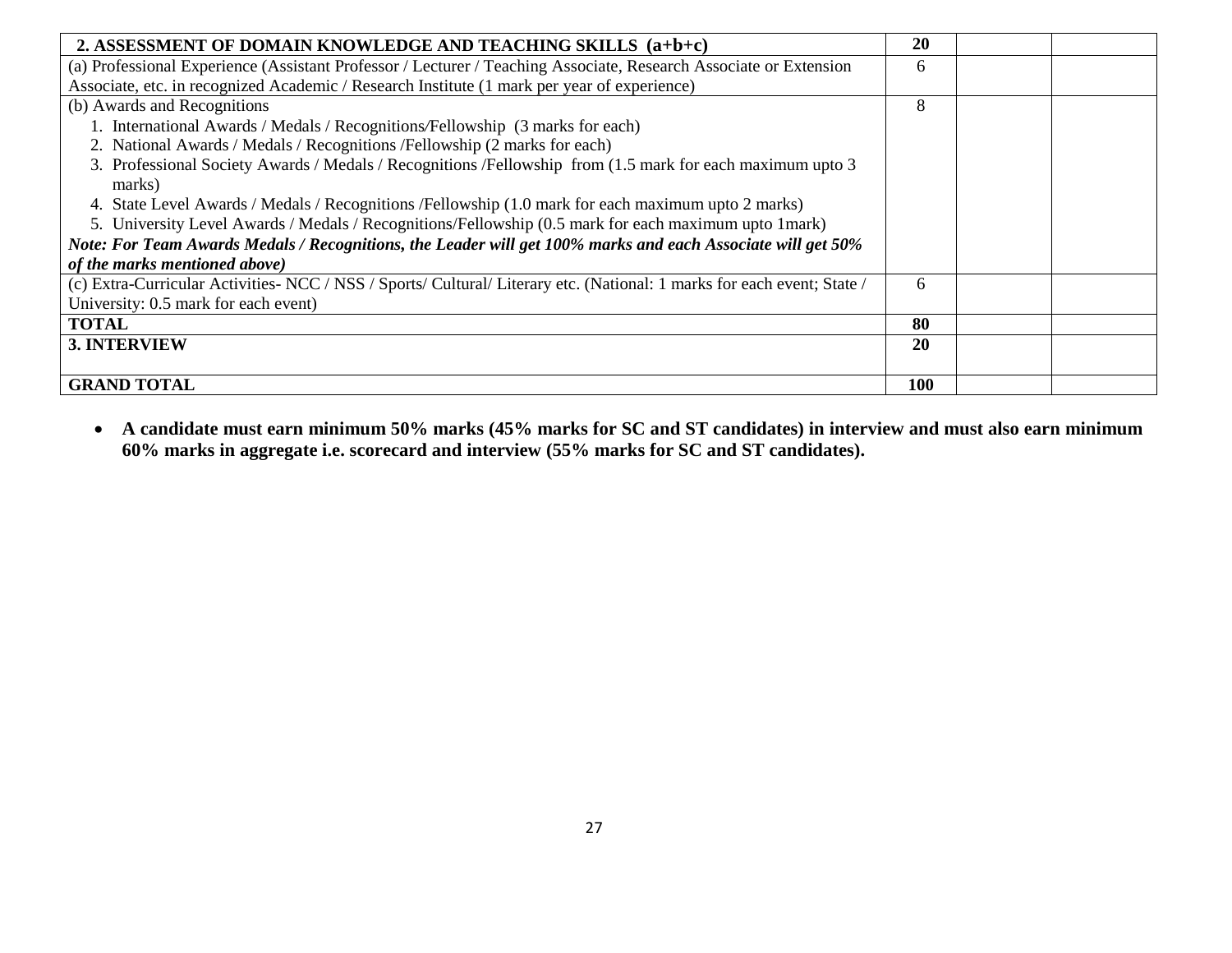#### **SCORE CARD FOR ACADEMIC PERFORMANCE INDICATOR SCORE (APIS) FOR THE DIRECT RECRUITMENT OF ASSOCIATE PROFESSOR**

**(The filled up Score Card must be submitted by the Applicant along with Application Form)**

Name of the Applicant: Dr. / Shri / Smt. / Ku.: ……………………………………………………………………………………… Name of the Post applied for: …………………………………………………………………………………. Discipline: ………………………………………………………………………………………..

**Criteria / Particulars Max. Max. Max. Max. Max. Marks Score Assessed by the Applicant Score Assessed by Screening Committee 1. ACADEMIC QUALIFICATIONS 15** (a) Bachelor's Degree (percentage of marks multiplied by  $0.02$ ) 2 (b) Master's Degree (percentage of marks multiplied by 0.04) 4 (c) Doctoral Degree (Ph.D.) with Course Work (percentage of marks multiplied by 0.06) 6 (d) Jawaharlal Nehru Award of ICAR 2 (e) Post-Doctoral Fellowship / Post-Doctoral Training of 3 months or more 1 **2. EMPLOYMENT RECORD AND EXPERIENCE IN RELEVANT FIELD (a+b+c) 22** (a) Experience in Teaching / Research / Extension in the cadre of Assistant Professor /equivalent or in higher cadre (0.5 mark for each year over and above minimum qualification of required years) **4** (b) Attainments in the Professional Field **15 i. Teaching:** 1. Major Advisor for PG students (1 mark for M.V.Sc. awarded and 2 marks for Ph.D. awarded) 6 **ii. Research:**  1. Research Project handled (ongoing/ completed) of State / National / International Agencies ( 1.5 mark for PI and 1.0 mark for Co-PI per project below Rs. 5 lakhs 2.0 marks for PI and 1.5 mark for Co-PI per project of Rs. 5 lakhs to below Rs. 10 lakhs 2.5 marks for PI and 2.0 mark for Co-PI per project of Rs. 10 lakhs to below Rs. 20 lakhs 3.0 marks for PI and 2.5 mark for Co-PI per project of Rs. 20 lakhs to below Rs. 30 lakhs 3.5 marks for PI and 3.0 mark for Co-PI per project of above Rs. 30 lakhs) **5** 2. Patent granted, Innovation / Technology Developed / Commercialized *(2.5* marks for each event)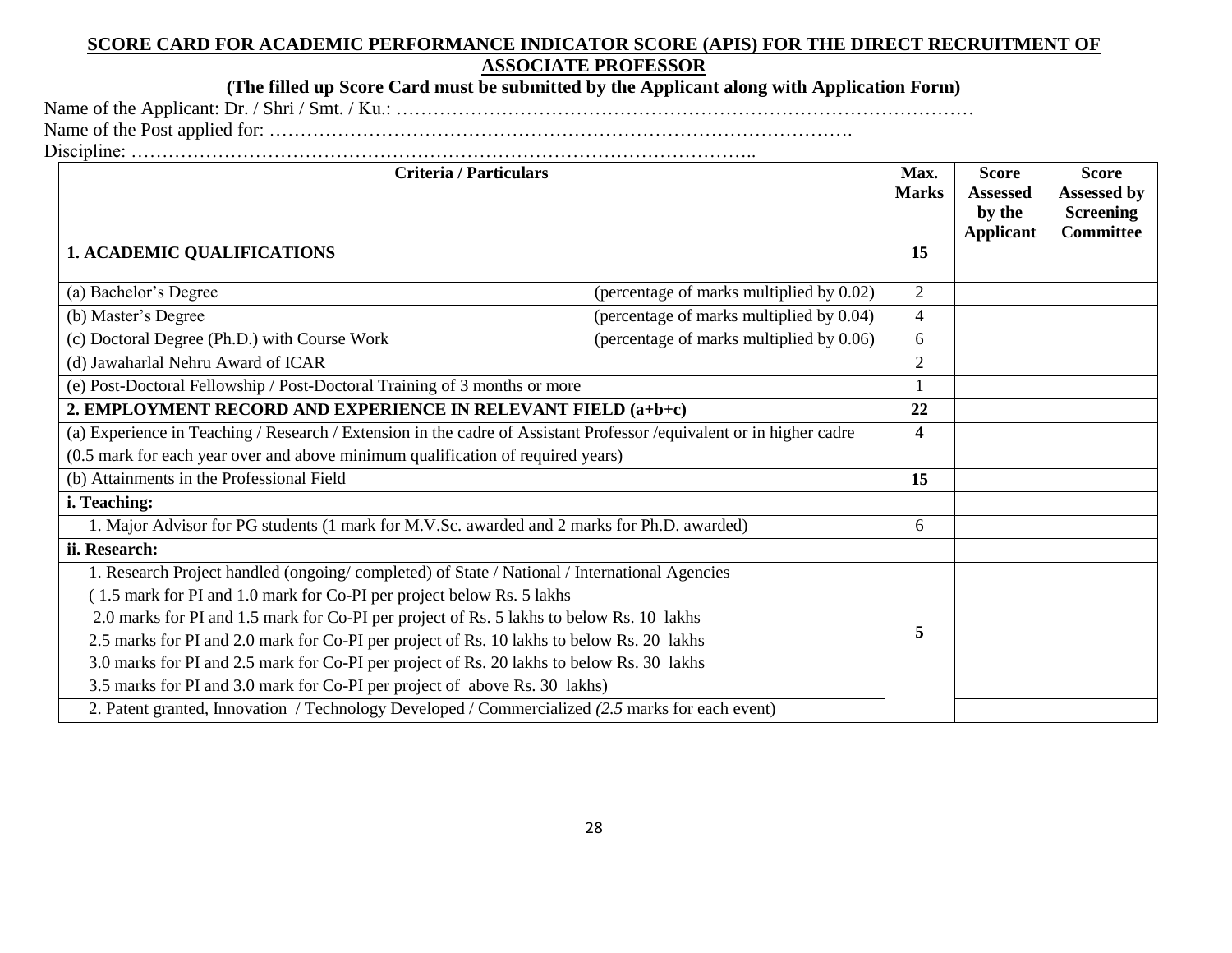| iii. Extension:                                                                                                           |                         |  |
|---------------------------------------------------------------------------------------------------------------------------|-------------------------|--|
| 1. Organized Training Camps / Field Demonstrations / Pilot Projects for Extension of Technology / Knowledge               |                         |  |
| (PI / Leader: 2 marks per event; Associate Leader: 1 mark per event)                                                      |                         |  |
| 2. T.V. / Radio Talks (0.5 mark per event)                                                                                | 4                       |  |
| 3. Animal Welfare Camps / Fertility Camps (1 mark per event)                                                              |                         |  |
| 4. Organization of Kisan mela as Organization secretary/Co-ordinator/ Nodal Officer: 2 marks per event;                   |                         |  |
| Co-coordinator/ Associate Leader: 1 mark per event                                                                        |                         |  |
| 5. Contribution made for the development and establishment of a model village/farmer interest group/self help             |                         |  |
| group (PI / Leader: 2 marks per event; Associate Leader: 1 mark per event)                                                |                         |  |
| 6. Innovative Extension Approach / Activity (1 mark per activity)                                                         |                         |  |
| (c) Scientific Trainings (above 2 weeks : 1 mark for each; 1-2 weeks : 0.5 mark for each)                                 | 3                       |  |
| 3. SCIENTIFIC PUBLICATIONS: (Attach proof of NAAS rating where applicable) (a+b+c+d)                                      | 20                      |  |
| (a) Research Papers / Review Articles                                                                                     |                         |  |
| (i) In Refereed (Peer-Reviewed) Journals with NAAS Rating 6.0 and above: 3 marks per paper for first author and 1.5       |                         |  |
| mark per paper for subsequent authors;                                                                                    | 12                      |  |
| (ii) NAAS Rating from 4.0 to below 6.0: 2 marks per paper for first author and 1 mark per paper for subsequent            |                         |  |
| authors;                                                                                                                  |                         |  |
| (iii) NAAS Rating from 1.0 to below 4.0: 1 mark for first author and 0.5 mark for subsequent<br>authors                   |                         |  |
| (maximum 3 marks)                                                                                                         |                         |  |
| (b) Scientific Books published with ISBN number (1.5 mark for 1 <sup>st</sup> author and 1.0 mark for subsequent authors) | 3                       |  |
| Book chapter( $0.5$ mark for $1st$ author and $0.25$ mark for subsequent authors)                                         |                         |  |
| (c) Manuals with ISBN number/Monographs/Bulletins (0.5 mark for per manual / monograph/ bulletin)                         | 2.5                     |  |
| (d) Popular Articles / Extension Publications in Journals / Magazines / Newspapers (0.25 mark for each author)            | 2.5                     |  |
| <b>4. PARTICIPATION IN CONFERENCES / SEMINARS / WORKSHOPS / SYMPOSIA</b>                                                  | $\overline{\mathbf{3}}$ |  |
| Only with Paper Presentation: 1 mark for First and/or presenting author                                                   |                         |  |
| 5. ADMINISTRATION / MISCELLANEOUS ACTIVITIES IN ACADEMIC PURSUIT                                                          | $\overline{\mathbf{3}}$ |  |
| Incharge of any statutory post of University                                                                              |                         |  |
| Head or Incharge of Department/ Incharge of an unit / Technical Officer/ Nodal officer/ Assistant                         |                         |  |
| Registrar/Assistant Controller Examination/Assistant Comptroller/ DDO/                                                    |                         |  |
| Wardenship // NCC Officer / NSS Officer/ Security Officer / Wardenship (1 mark per activity per year)                     |                         |  |
|                                                                                                                           |                         |  |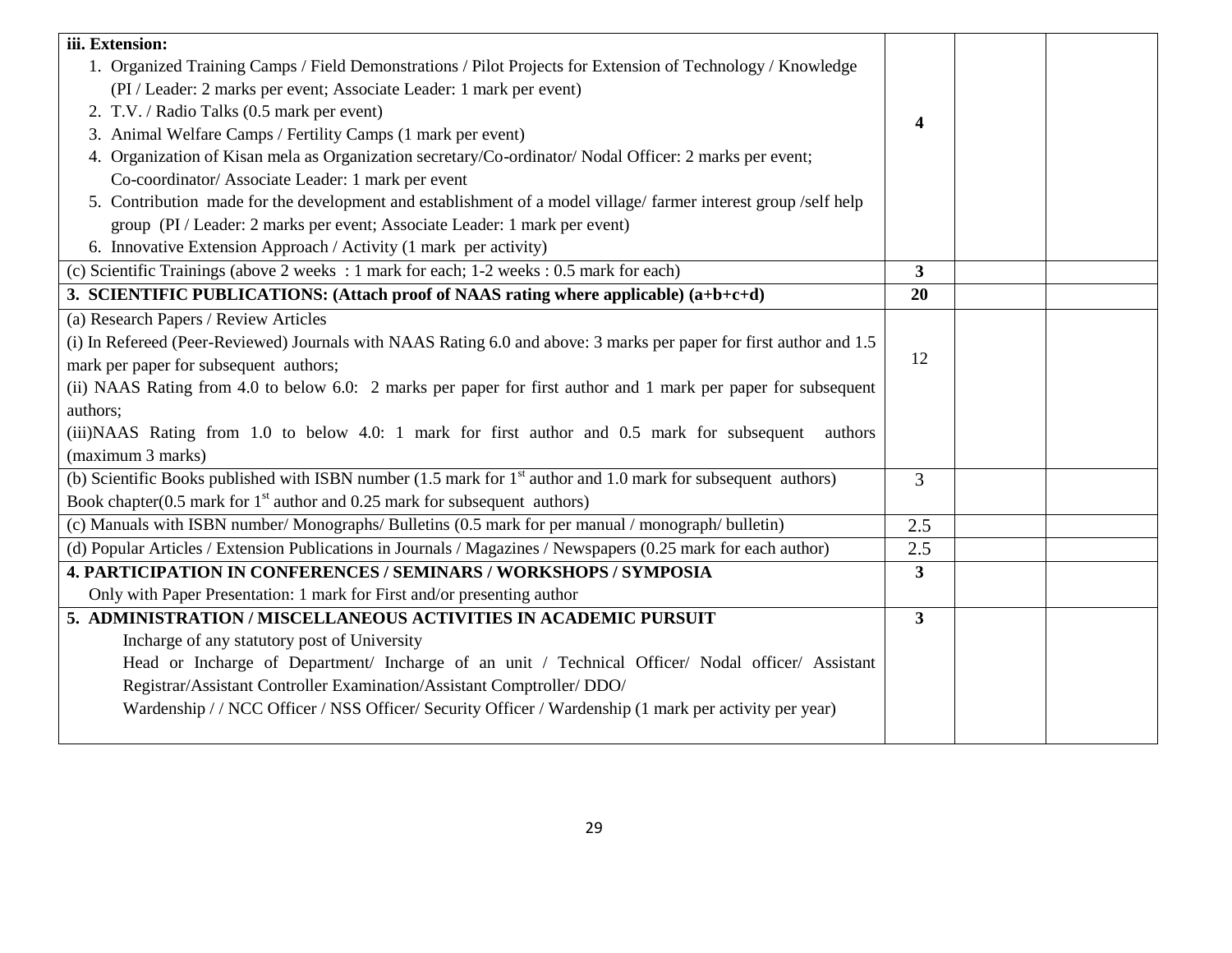| <b>6. AWARDS AND RECOGNITIONS</b>                                                                                       | 6          |  |
|-------------------------------------------------------------------------------------------------------------------------|------------|--|
| 1. International Awards / Medals / Recognitions/Fellowship (3 marks for each)                                           |            |  |
| 2. National Awards / Medals / Recognitions / Fellowship (2 marks for each)                                              |            |  |
| 3. Professional Society Awards / Medals / Recognitions / Fellowship from (1.5 mark for each maximum upto 3<br>marks)    |            |  |
| 4. State Level Awards / Medals / Recognitions / Fellowship (1.0 mark for each maximum upto 2 marks)                     |            |  |
| 5. University Level Awards / Medals / Recognitions/Fellowship (0.5 mark for each maximum upto 1mark)                    |            |  |
| Note: For Team Awards Medals / Recognitions, the Leader will get 100% marks and each Associate will get 50%             |            |  |
| of the marks mentioned above)                                                                                           |            |  |
| 7. ORGANIZING CONFERENCES / SEMINARS / WORKSHOPS / SYMPOSIA / SUMMER OR                                                 | 8          |  |
| WINTER SCHOOL COURSES / REFRESHER COURSES / TRAINING PROGRAMMES, etc.                                                   |            |  |
| (a) International Level (3 marks per activity as Leader / Course Director; 1.5 marks per activity as Associate Leader / | 5          |  |
| Co-Director); National Level (2 marks per activity as Leader / Course Director; 1 mark per activity as Associate        |            |  |
| Leader / Co-Director); State Level (1 mark per activity as Leader / Course Director; 0.5 mark per activity as           |            |  |
| Associate Leader / Co-Director); University/ Institute Level (0.5 mark per activity as Leader / Course Director; 0.25   |            |  |
| mark per activity as Associate Leader / Co-Director)                                                                    |            |  |
| (b) Lecture as Resource Person to various Training Courses / Refresher Training Courses, etc. (0.5 mark per event)      | 3          |  |
| 8. PARTCIPATION IN INTER-INSTITUTIONAL COLLABORATIONS FOR RESEARCH / OTHER                                              | 3          |  |
| <b>JOINT VENTURE</b> (1.5 marks per activity)                                                                           |            |  |
|                                                                                                                         |            |  |
| <b>TOTAL</b>                                                                                                            | 80         |  |
| 9. INTERVIEW                                                                                                            | 20         |  |
|                                                                                                                         |            |  |
| <b>GRAND TOTAL</b>                                                                                                      | <b>100</b> |  |

 **A candidate must earn minimum 50% marks (45% marks for SC and ST candidates) in interview and must also earn minimum 60% marks in aggregate i.e. scorecard and interview (55% marks for SC and ST candidates).**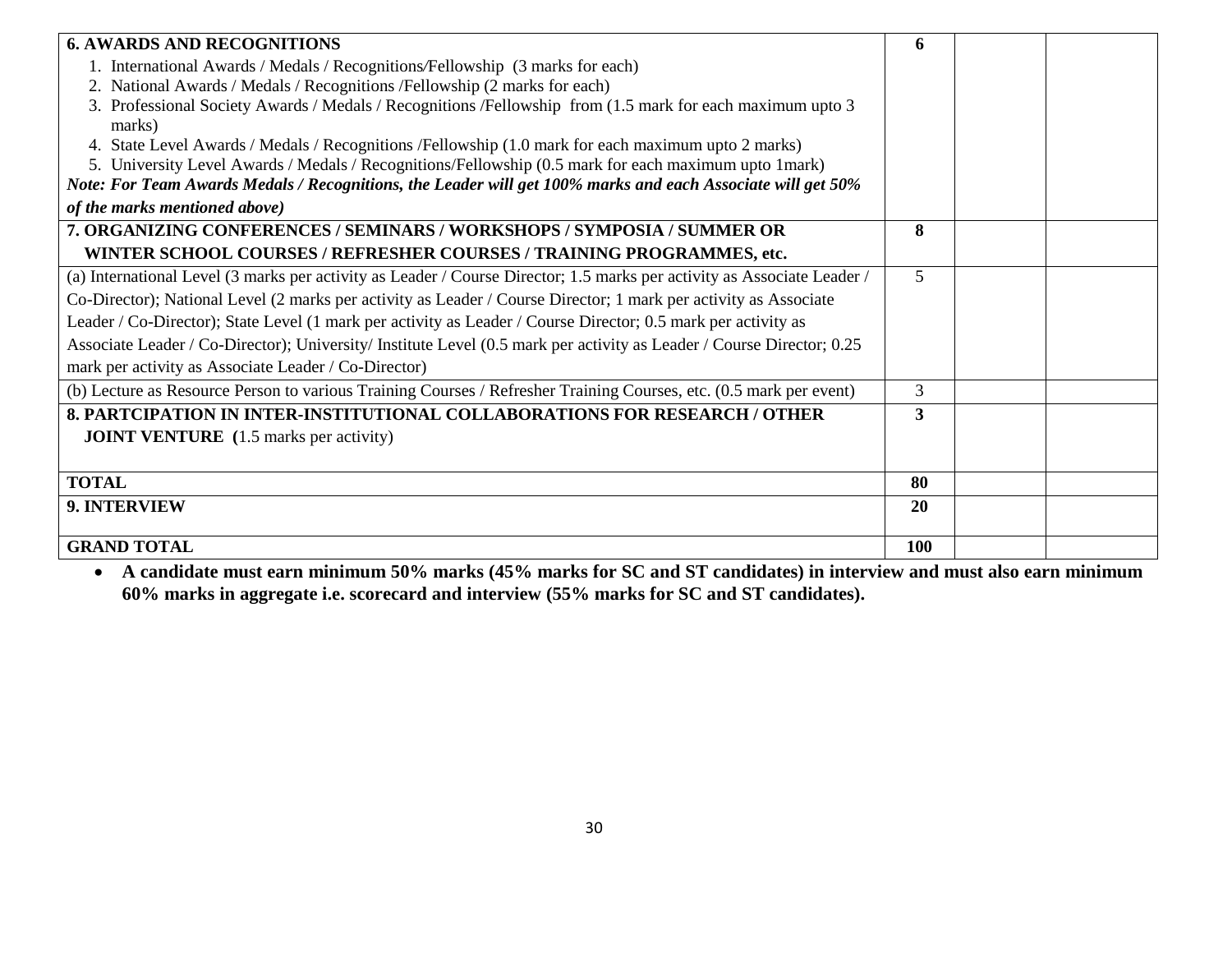## **SCORE CARD FOR ACADEMIC PERFORMANCE INDICATOR SCORE (APIS) FOR THE DIRECT RECRUITMENT OF PROFESSOR**

**(The filled up Score Card must be submitted by the Applicant along with Application Form)**

Name of the Applicant: Dr. / Shri / Smt. / Ku.: ……………………………………………………………………………………… Name of the Post applied for: ………………………………………………………………………………….

Discipline: ………………………………………………………………………………………..

| <b>Criteria / Particulars</b>                                                                                     | Max.<br><b>Marks</b> | <b>Score</b><br>Assessed by | <b>Score</b><br>Assessed by |
|-------------------------------------------------------------------------------------------------------------------|----------------------|-----------------------------|-----------------------------|
|                                                                                                                   |                      | the                         | <b>Screening</b>            |
|                                                                                                                   |                      | <b>Applicant</b>            | <b>Committee</b>            |
| <b>1. ACADEMIC QUALIFICATIONS</b>                                                                                 | 10                   |                             |                             |
| (a) Bachelor's Degree<br>(percentage of marks multiplied by 0.02)                                                 | $\overline{2}$       |                             |                             |
| (b) Master's Degree<br>(percentage of marks multiplied by 0.02)                                                   | $\overline{2}$       |                             |                             |
| Doctoral Degree (Ph.D.) with Course Work<br>(percentage of marks multiplied by 0.04)<br>(c)                       | $\overline{4}$       |                             |                             |
| Doctoral Degree (Ph.D.) without Course Work (by research alone)<br>(percentage of marks multiplied by 0.02)       | $\overline{2}$       |                             |                             |
| (d) Jawaharlal Nehru Award of ICAR or similar National Award based on Ph.D. Thesis / Work                         |                      |                             |                             |
| (e) Post-Doctoral Fellowship / Training of 3 months or more                                                       |                      |                             |                             |
| 2. EMPLOYMENT RECORD AND EXPERIENCE IN RELEVANT FIELD (a+b+c)                                                     | 22                   |                             |                             |
| (a) Experience in Teaching / Research / Extension in the Cadre of Assistant Professor or equivalent (0.5 mark for | 4                    |                             |                             |
| each year over and above minimum qualification of required years)                                                 |                      |                             |                             |
| (b) Attainments in the Professional Field                                                                         | 15                   |                             |                             |
| i. Teaching:                                                                                                      |                      |                             |                             |
| 1. Major Advisor for PG students (1 mark for M.V.Sc. awarded and 2 marks for Ph.D. awarded)                       | 6                    |                             |                             |
| ii. Research:                                                                                                     |                      |                             |                             |
| 1. Research Project handled (ongoing/completed) of State / National / International Agencies                      |                      |                             |                             |
| (1.5 mark for PI and 1.0 mark for Co-PI per project below Rs. 5 lakhs                                             |                      |                             |                             |
| 2.0 marks for PI and 1.5 mark for Co-PI per project of Rs. 5 lakhs to below Rs. 10 lakhs                          |                      |                             |                             |
| 2.5 marks for PI and 2.0 mark for Co-PI per project of Rs. 10 lakhs to below Rs. 20 lakhs                         | 5                    |                             |                             |
| 3.0 marks for PI and 2.5 mark for Co-PI per project of Rs. 20 lakhs to below Rs. 30 lakhs                         |                      |                             |                             |
| 3.5 marks for PI and 3.0 mark for Co-PI per project of above Rs. 30 lakhs)                                        |                      |                             |                             |
| 2. Patent granted, Innovation / Technology Developed / Commercialized (2.5 marks for each event)                  |                      |                             |                             |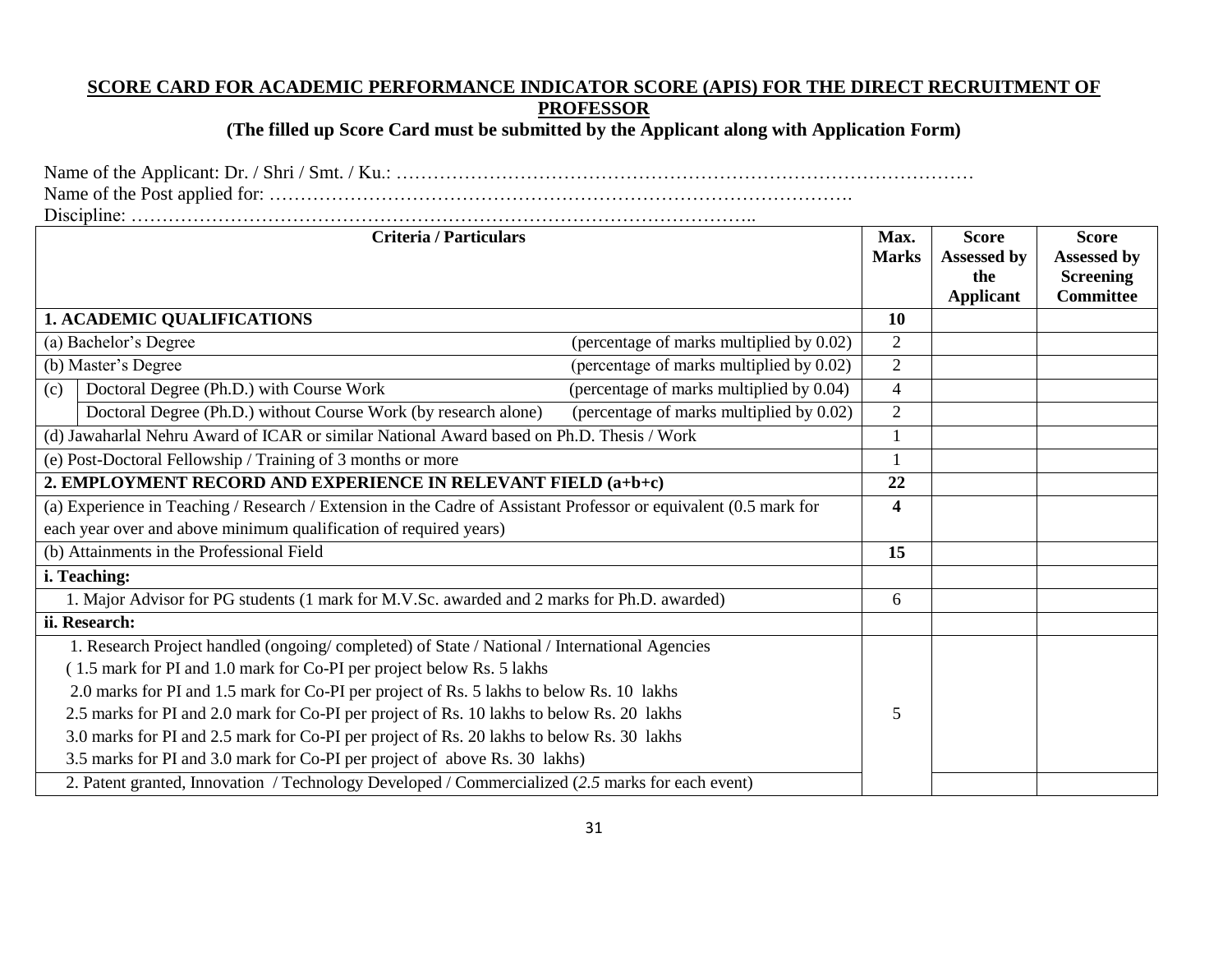| iii. Extension:                                                                                                                                    |                |  |
|----------------------------------------------------------------------------------------------------------------------------------------------------|----------------|--|
| 1. Organized Training Camps / Field Demonstrations / Pilot Projects for Extension of Technology / Knowledge                                        |                |  |
| (PI / Leader: 2 marks per event; Associate Leader: 1 mark per event)                                                                               |                |  |
| 2. T.V. / Radio Talks (0.5 mark per event)                                                                                                         | $\overline{4}$ |  |
| 3. Animal Welfare Camps / Fertility Camps (1 mark per event)                                                                                       |                |  |
| 4. Organization of Kisan mela as Organization secretary/Co-ordinator/ Nodal Officer: 2 marks per event;                                            |                |  |
| Co-coordinator/ Associate Leader: 1 mark per event                                                                                                 |                |  |
| 5. Contribution made for the development and establishment of a model village/farmer interest group/self help                                      |                |  |
| group (PI / Leader: 2 marks per event; Associate Leader: 1 mark per event)                                                                         |                |  |
| 6. Innovative Extension Approach / Activity (1 mark per activity)                                                                                  |                |  |
| (c) Scientific Trainings (above 2 weeks : 1 mark for each; 1-2 weeks : 0.5 mark for each)                                                          | $\mathbf{3}$   |  |
| 3. SCIENTIFIC PUBLICATIONS : (Attach proof of NAAS rating where applicable)                                                                        | 18             |  |
| (a) Research Papers / Review Articles                                                                                                              | 10             |  |
| (i) In Refereed (Peer-Reviewed) Journals with NAAS Rating 6.0 and above: 3 marks per paper for first author and 1.5                                |                |  |
| mark per paper for subsequent authors;                                                                                                             |                |  |
| (ii) NAAS Rating from 4.0 to below 6.0: 2 marks per paper for first author and 1 mark per paper for subsequent                                     |                |  |
| authors;                                                                                                                                           |                |  |
| (iii) NAAS Rating from 1.0 to below 4.0: 1 mark for first author and 0.5 mark for subsequent<br>authors                                            |                |  |
| (maximum 3 marks)                                                                                                                                  |                |  |
| (b) Scientific Books published with ISBN number $(1.5 \text{ mark for } 1^{\text{st}}\text{ author and } 1.0 \text{ mark for subsequent authors})$ | $\overline{3}$ |  |
| Book chapter(0.5 mark for $1st$ author and 0.25 mark for subsequent authors)                                                                       |                |  |
| (c) Manuals with ISBN number/Monographs/Bulletins (0.5 mark for per manual / monograph/ bulletin)                                                  | 2.5            |  |
| (d) Popular Articles / Extension Publications in Journals / Magazines / Newspapers (0.25 mark for each author)                                     | 2.5            |  |
| 4. PARTICIPATION IN CONFERENCES / SEMINARS / WORKSHOPS / SYMPOSIA                                                                                  | $\mathbf{3}$   |  |
| Only with Paper Presentation: 1 mark for First and/or presenting author                                                                            |                |  |
| 5. ADMINISTRATION / MISCELLANEOUS ACTIVITIES IN ACADEMIC PURSUIT                                                                                   | 5              |  |
| Incharge of any statutory post of University                                                                                                       |                |  |
| Head or Incharge of Department/ Incharge of an unit / Technical Officer/ Nodal officer/ Assistant                                                  |                |  |
| Registrar/Assistant Controller Examination/Assistant Comptroller/ DDO/                                                                             |                |  |
| Wardenship // NCC Officer / NSS Officer/ Security Officer / Wardenship (1 mark per activity per year)                                              |                |  |
| <b>6. AWARDS AND RECOGNITIONS</b>                                                                                                                  | 6              |  |
| 1. International Awards / Medals / Recognitions/Fellowship (3 marks for each)                                                                      |                |  |
| 2. National Awards / Medals / Recognitions / Fellowship (2 marks for each)                                                                         |                |  |